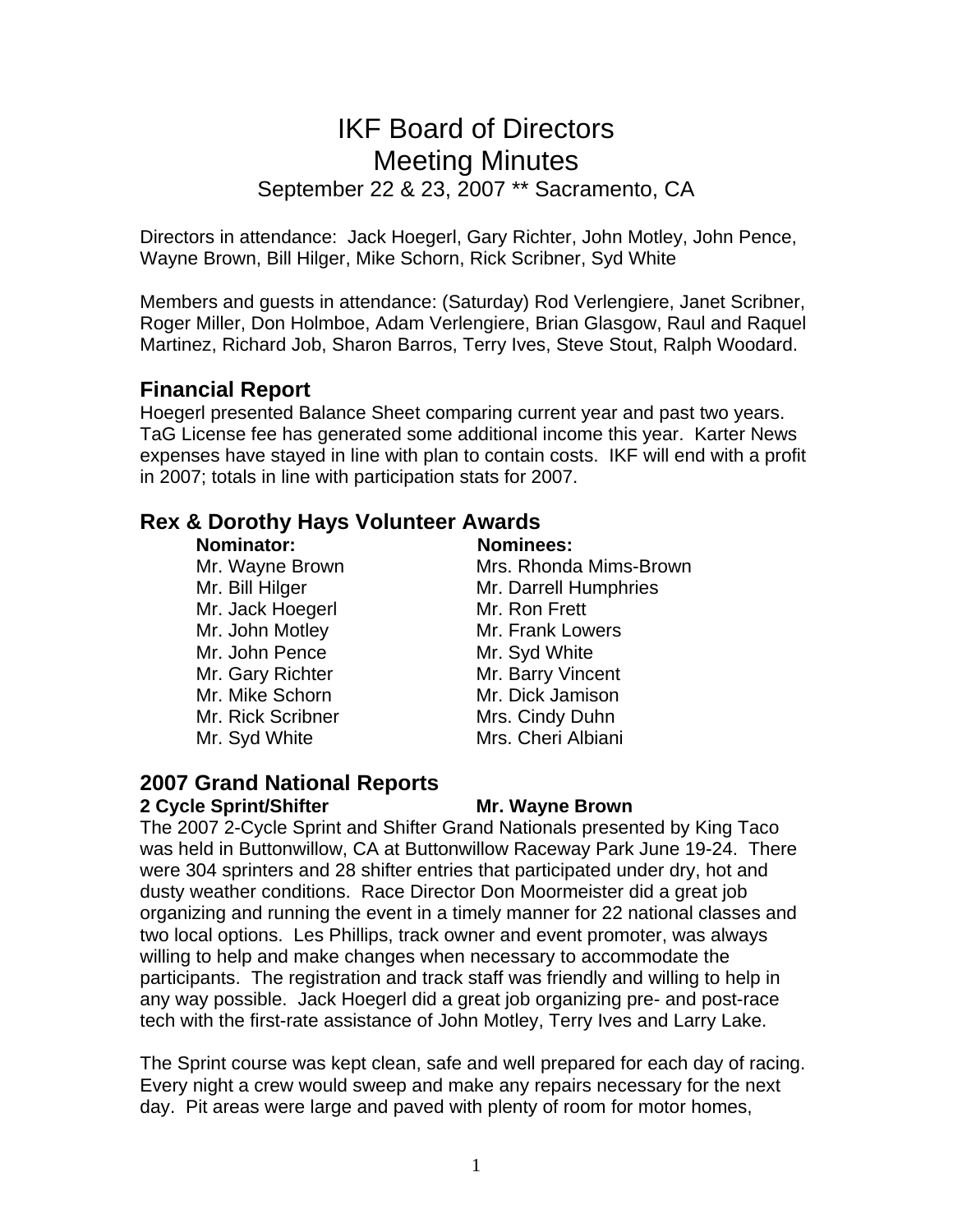oversized trailers and tents. This was a huge benefit as lack of space always creates issues and complaints from participants. The facility also had the added convenience of an area for motor homes with full hook-ups.

There was a social held Tuesday night after practice at the facility. Dinner and drinks were provided free of charge to everyone at the event. On behalf of IKF, we'd like to thank Glen Araki of PKS Kart Supplies and Jesus Vasquez with Position One Motorsports for sponsoring this event.

The Lake Speed Achievement of Excellence award received its second recipient – Nick Johnston from Reseda, California. The final decision was very difficult with several excellent candidates to choose from. Pre-race news releases helped to build the credibility of the award and a new "candidate suggestions" box was placed near the award display. There were many good suggestions and it helped us pinpoint key drivers to watch for. Excitement about the possibility of winning this award is increasing each year. I want to share some photos that Rhonda took – one of which is of one young child who she saw gawking at the cup and looking at the flyer with much enthusiasm. Pre- and post-event media attention continues t assisting in gaining publicity with coverage in Karter News, Ekartingnews, Go Racing, Stock Car Racing and a few other mediums.

A special event took place with the addition of the Kid Karts class to the schedule on day one. The Kid Kart class winner was awarded the Future Stars of Karting Championship award in place of the Duffy and their participation was both a learning experience for the drivers and a bonus to others who watched their enthusiasm.

Entry fees, practice fees and other expenses at this facility were very reasonable and I'd like to thank Less and the entire staff of registration, tech and scoring for doing an excellent job.

As far as issues to address, the first to mention is post race tech being delayed because section 505.2 requiring a representative of top finishing driver to be available for tear down. No penalties were assessed for this rule. Jack Hoegerl and John Motley will be addressing this problem.

The second issue was three red flags with lengthy delays for each day of racing. The problem stemmed from a lack of a second ambulance availability to replace the first ambulance used to transport the driver. This is a question I have noted on questionnaires returned for the bidding track facilities for future Grand National events.

Third, the number of entries was less than expected as compared to previous Grand National events. I talked to several participants with two notable responses. The June date was too early for some school's dismissal for summer vacation. Some kids even had to take their final exams early in order to leave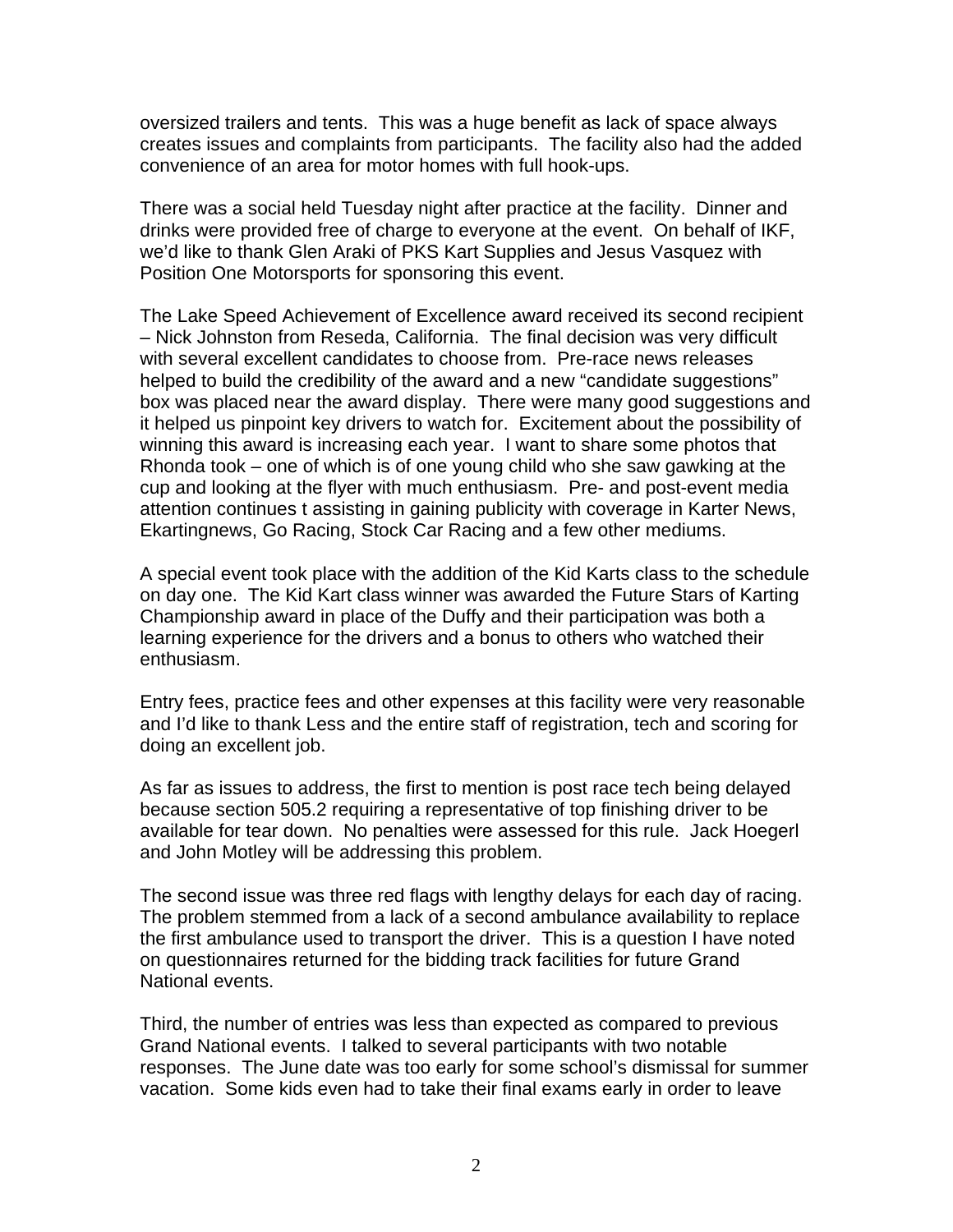school. This not only hurt Cadet and Junior attendance, but also senior attendance where a younger member of the family was involved in school. In 2004, Buttonwillow hosted the Grand Nationals June 28 thru July 4 with 404 entries on the record books. There are also issues with schools that have yearround schedules.

The other comments regarding participation was travel expenses due to higher fuel cost. The IKF obviously has no control for fuel expenses, but if this trend continues, we may have to consider location as a higher priority when considering a bid.

In my closing notes, I must comment on one of the hardest decisions I have had to make at this event. It was necessary for me to disallow a junior driver from competing on Friday. After several racing incidents involving his overly aggressive driving style and lack of judgment with a yellow-course caution condition. I felt there was no other choice for his safety and possibly the safety of other drivers.

The final day on Saturday was the Shifter program with less than 30 total entries, an average of five karts per class. IKF should address the need to run a grand national for this division.

### **2 Cycle Sprint/Shifter (Tech report) Mr. Jack Hoegerl**

I would like to give credit where credit is due. John Motley, Les Phillips and Don Moormeister organized the pre- and post-race tech at this event. As stated, this was performed by John Motley, Terry Ives, Larry Lake with myself overlooking and light assistance.

A new scale house and platform scale was installed before the event that worked flawlessly.

The fuel pump around program worked well. The tire and engine marking procedure was good. There was random spot checking for all items on the pregrid.

The post tech area in itself was excellent except for the fact that it was one block away from the track. It was difficult to have an engine representative present for post tech. The distance from the track and minimal PA system hindered the process. Motley and myself are working on some language to put into the 2008 tech book to enforce engine representation in post tech. One more tech person would have speeded up the process. Overall the event went well with few disqualifications in tech with all calls being fair and accepted.

#### **4 Cycle Speedway Mr. Bill Hilger**

The 4-Cycle Speedway Grand Nationals had 432 entries for the event, hosted by Rolling Thunder Speedway @ Huron South Dakota.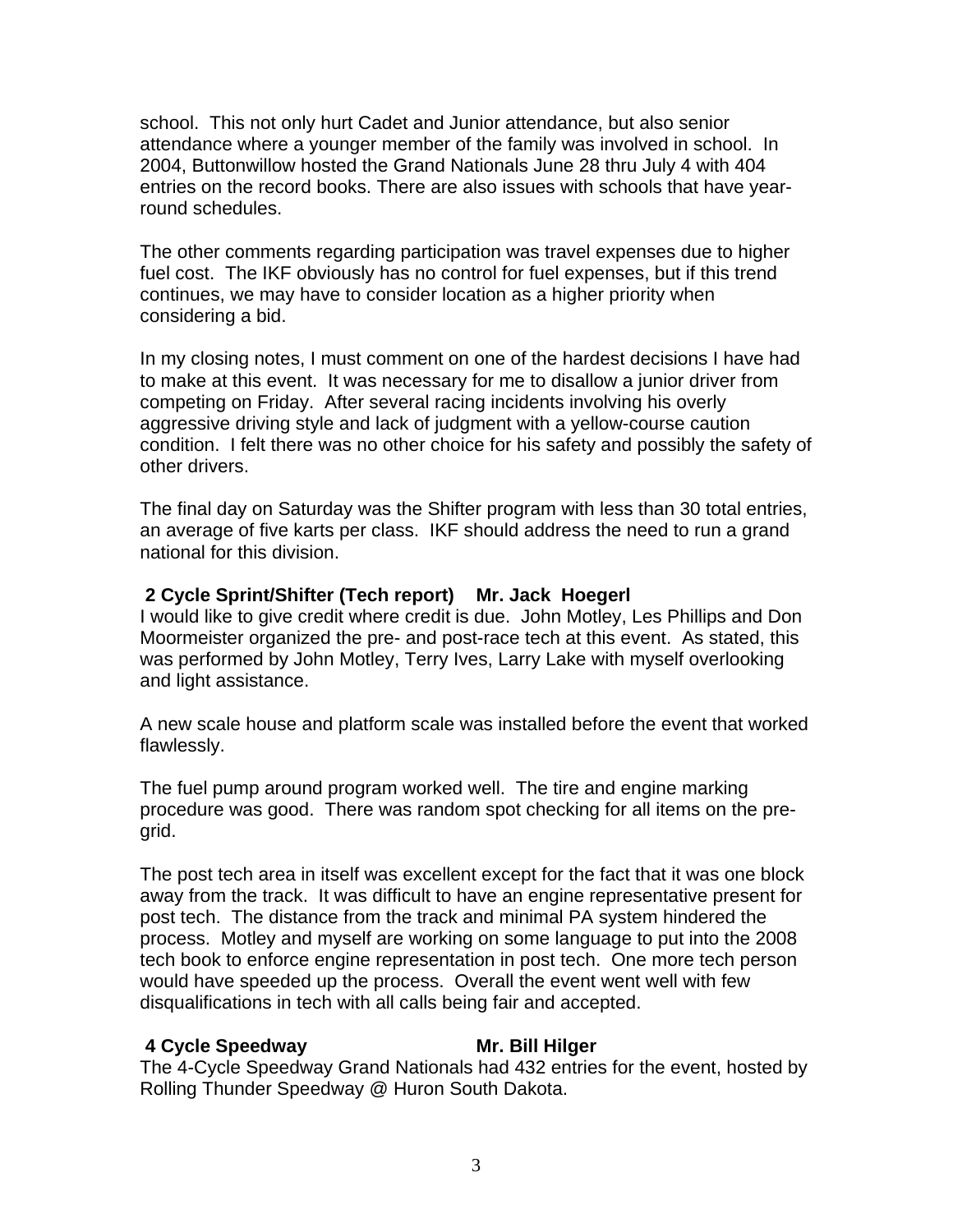Of all the Grand Nationals that I have attended since 1994, this would have to rank 2<sup>nd</sup> close behind what Nessa Bros. had in Webster City. What this community had accomplished in three months had everyone in awe.

The track was one of the very best racing surfaces to date. Absolutely flawless track preparation by Calvin all week. We did not have one single red flag nor did we ever need the ambulance to leave where it was parked either. I believe this is a first as far as Grand Nationals is concerned.

We had more green flag racing than ever before. We had many races go green to checkered. The officiating staff that I worked with, was very knowledgeable and easy to work with. I have worked with this staff before so they knew what I expected and the week went very smooth.

The President and CEO of Banner Engineering flew the corporate jet to Huron along with some of his staff to visit the event and we got them to take a few laps in karts before the races started. They were very impressed with the event and look forward to helping again next year.

We also had the National Guard come and present the colors for one race. Other dignitaries attended the race as well. Great newspaper coverage everyday and TV showed up for some interviews as well. A pork dinner and drinks was provided for everyone in the pits on practice day free to everyone.

The first day of racing ended a little late, but after that, we had features starting by 7 pm each night and the final night features started by 6 pm.

I did not receive one negative comment on the facility and everyone looks forward to returning next year. Not one person could believe the difference from the before and after pictures of this place. And they did it all in 6 months (actually 3 months due to inclement weather).

We had two issues at the track. We sent one person home for the event after practice and we sent another driver and his crew home before the last day of racing. One was an IKF issue and one was a legal issue.

IKF really stepped it up a notch by going to the facility. As the racers said, finally a place where the racer is welcomed and appreciated by the track and community.

The staff at Huron is already looking at making more improvements for next year.

It was a pleasure to be the IKF Director in Charge and as most of the staff said, we made believers of those who said it could not be done. They (racers and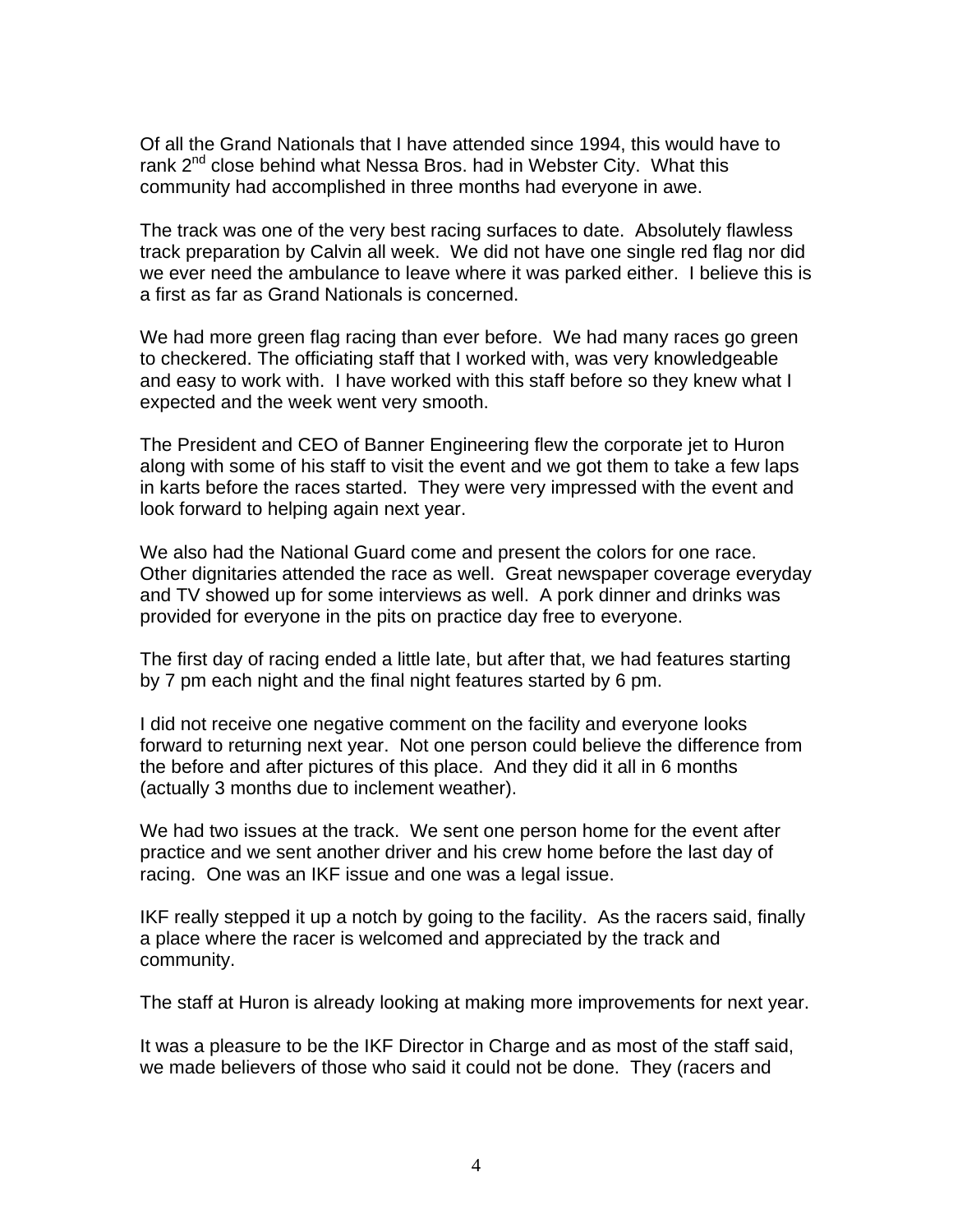officials) also thanked me for sticking my neck out for them against all odds that I faced in getting Huron the Grand Nationals for '07 and '08.

Simply put, the community of Huron, South Dakota was behind this 100% and it was one of the best ever.

#### **Road Race Mr. Mike Schorn**

This year the Road Race Grand Nationals was held at Reno Fernley Raceway July 5-8, hosted by the Northern California Karters (NCK).

The positives of this year's race:

- 1. Not one red flag was thrown
- 2. The ambulance moved one time for a dehydrated corner worker after the days activities
- 3. No fights or harassments in the pits
- 4. Friendly workers, club members, and competitors, willing to make the Grand National a great event.
- 5. Drivers acted in a professional and courteous manner in which accepted victory and defeat with honor and dignity.
- 6. Cooperation amongst all the involved parties
	- a. Reno Fernley management, workers and track personnel
	- b. NCK board of directors officers, staff and club members
	- c. IKF designated personnel
	- d. At large volunteers
	- e. The racers and teams
- 7. The Banquet at the end of the event was well attended provided for a fine dinner and great bench racing
- 8. Drivers that traveled from all parts of the country and some other 3000 miles to attend this year's event
- 9. 10% increase in entries from 2006
- 10. Some of the best racing amongst the drivers in recent years.

Some of the items that will need some work:

- 1. More volunteers to help put on the race
- 2. Scoring: there were several issues with scoring
	- a. A bit of lack of attention to detail in the miscue of times for a race
	- b. An attitude of total reliance on the AMB system without physically confirming passings or miss passings
	- c. Not having a designated runner to issue results to the tech director, and scales and then return to scoring after tech tasks were complete
- 3. Post tech
	- a. There were several items in tech that could be improved on
	- b. More bodies. The IKF Tech director in charge, along with the IKF Director in charge, performed a good portion of post engine tech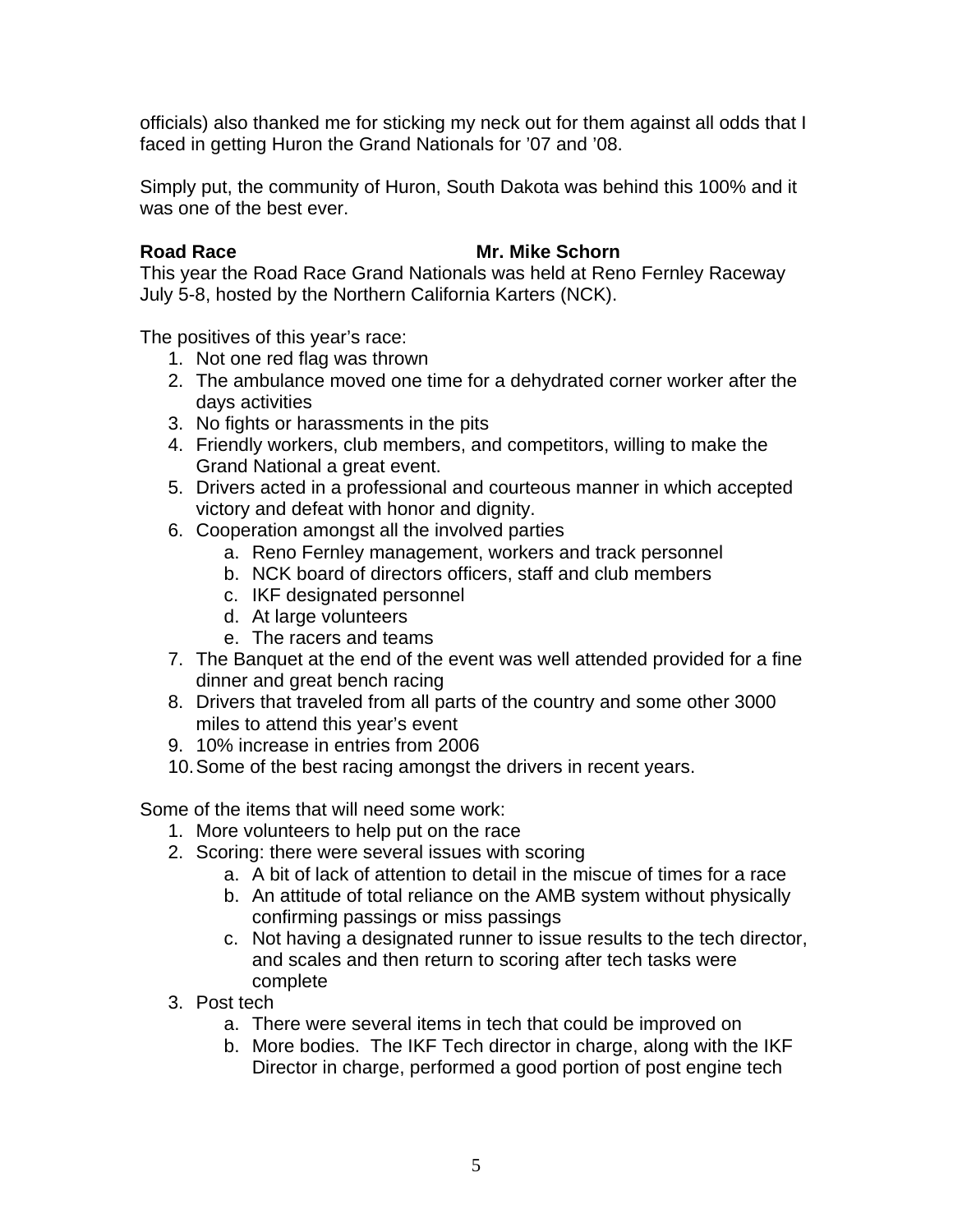- c. Some of the post tech personnel that volunteered was their first time in performing post tech and slowed the process down
- 4. Unclear rules
	- a. There were several incidences of unclear rules in determining a potential winner in the heat format races. The rule book defines line up of the second heat from the results of the first heat, but does not refer or define how the final result should be determined. We had to use the Sprint rules to determine winner of the day for the two heat style classes.
	- b. Had to make an at track determination of the Super Stock CR125 for the fairing seat position.
	- c. There were a couple of other minor rule items may need to be looked at for the future.

All in all the 2008 IKF Road Race Grand Nationals was a great event and I would like to thank the officers, directors, members and friends who volunteered to make it a successful event and would highly recommend that NCK would be seriously considered in any future bids for the Grand Nationals.

## 2 Cycle Spdwy/Spdwy Midget Mr. Mike Schorn

The 2007 IKF 2-Cycle Speedway Grand Nationals held at Delaware Speedway, Delaware, IA was a new experience for me. Upon first impression, the track was good. All of the grass areas were freshly mown with adequate pit areas for the event. A gas station with a mini mart is next door with easy access from the major Highway. I was checked for credentials as I entered the facility as well as all of the other entrants.

Tents were set up for the pre-tech and post tech areas. The pit PA system was working, but did need an additional 2 speakers so that the lower pits could hear the call ups. Spec fuel worked good throughout the event with no issues that I heard of. The Staff was adequate throughout the event. The corner workers along with the flagman and scoring had the job under control and dealt with every racer without bias. The Track prep person did a great job but was somewhat hesitant to a couple of suggestions in prepping the track on Thursday as it was a bit wet and the drivers were very hesitant to run hot laps till the track was rolled in more. Another class stepped up and started the hot laps and things got underway.

Racing was iffy on Tuesday as the driving in several classes was really rough. After a few black flags and single file starts the night was completed with several unhappy competitors. The highlight of the night and one of the highlights of the event was the filming of the races on Tuesday evening by Mediacom also a sponsor of the event. They had 4 cameras filming the action along with live commentary. After the races I had a chance to look at about a minute or two of the footage and it was very professional. I hope that some station will pick it up to air.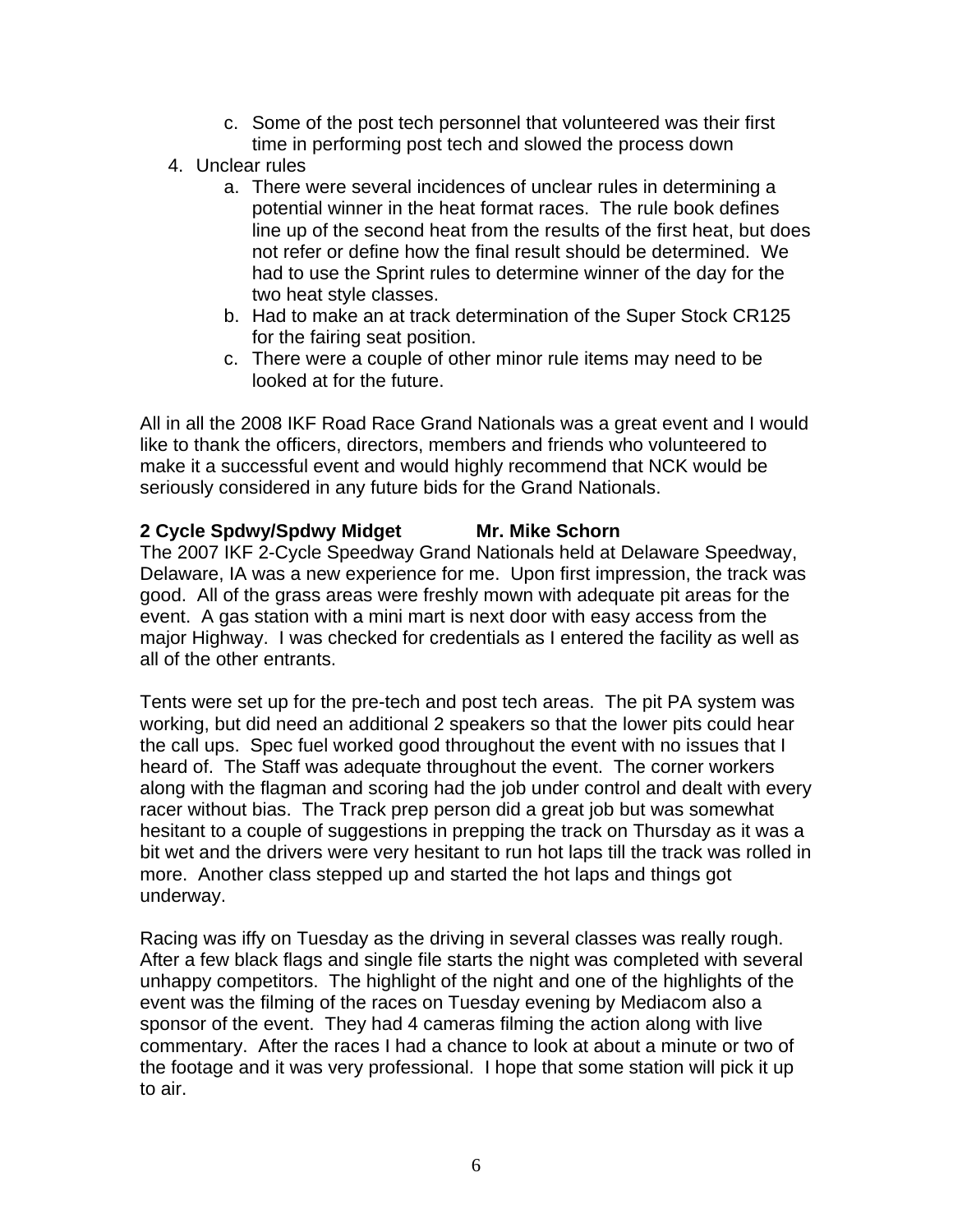Wednesday was a lot better and the racers along with the officials came to understand we were there to race and not crash each other. Track was good and we tried at the racers suggestion to run the first set of hot laps using a 5 low and 5 high format which made for a 2 groove track. The improved track conditions made for better racing with less rough driving and the rooting to get a better position.

Thursday started out to be a good day, then kind of got iffy with the Superstocks not wanting to hot lap, feeling track was a bit too wet. After the short delay racing started; I had asked all the racers to hustle up as thunderstorms were scheduled to be in around 10:30 pm. The show went well and everyone cooperated and were at the grids to get the races done as fast as possible. The track turned out to be the best of the week with a full 2-groove surface and excellent racing. We were through most of the classes and had to call a red flag for the finish of the Jr. I. There were putting on a great show. The skies opened up and we had to call the last class of the night and award the KT100 Heavy as they were lined up for the final.

Friday, the sun came out and the track dried out and was prepped. Racing started on schedule without any hitches. Did have to call out the first responders through as one of the kid kart drivers got bumped pretty well and was a bit frightened.

The post tech crew assembled by Jack Hoegerl was some of the best that I have seen and worked like the 4-Cycle crews at Atwater with speed and precision. Any question would arise all three inspectors, along with the Chief tech, discussed and made the appropriate calls.

Special thanks go to Sharee Hoegerl as she took care of inventorying all of the spec pipes and headers for the whole event along with keeping the Director and Tech Director fed every day.

The racers after the first day were all respectful and willing to listen to comments and were very professional in voicing an opinion on how to make things better in the future.

The Pizza party hosted by Delaware was well received after the racing on Friday night, which included pizza and drinks for all contestants and pit crews.

All in all it was a good event with lots of great racing. The staff and crew did a great job and got along well with everyone. The concessions were clean, neat and food was good. There were approximately 161 entries. No flips, turn overs or hard crashes. No fights in the pits. The red flag was thrown three times:

1. To calm a young kid kart driver who got back in the kart and raced the main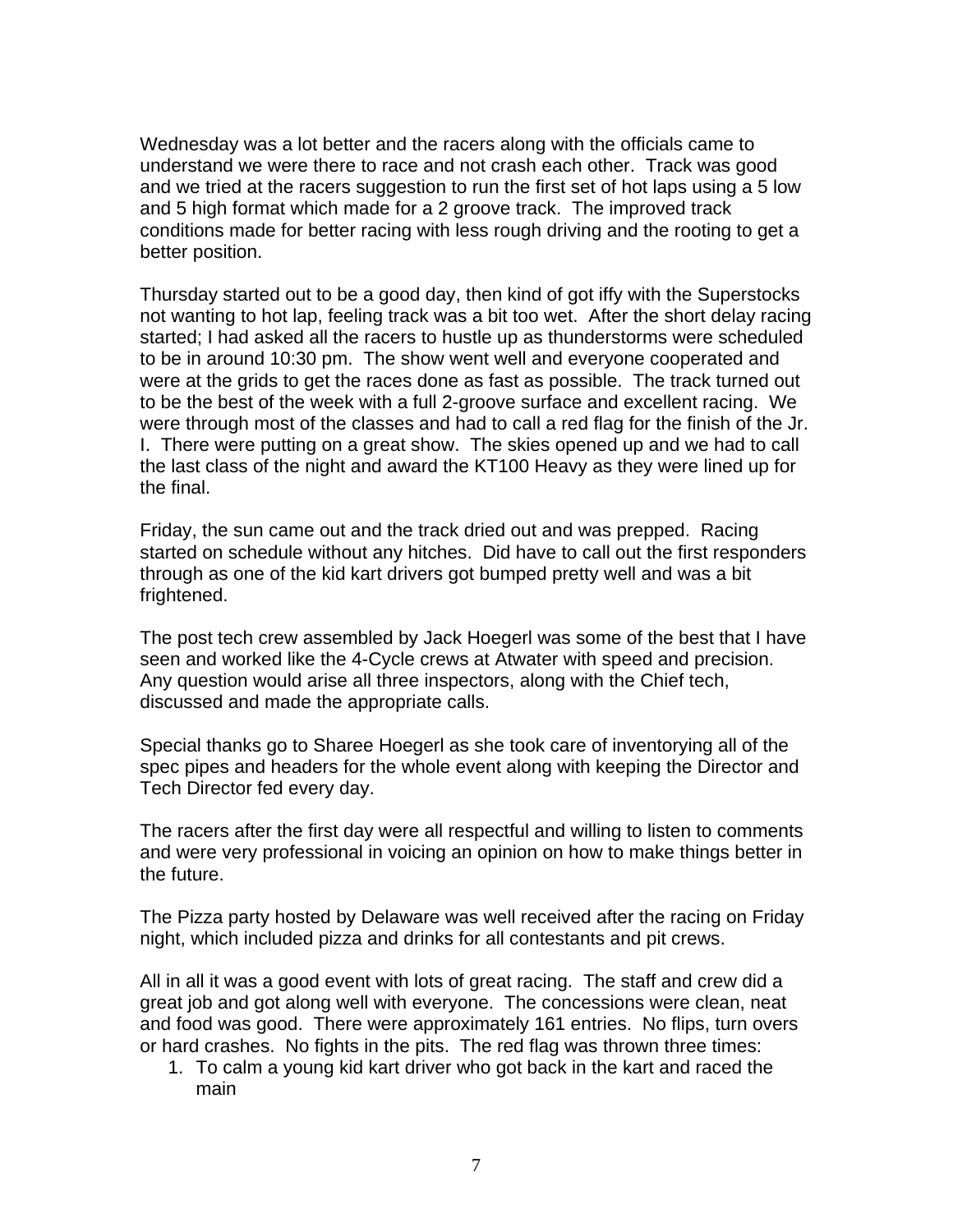- 2. To clean the track after a couple of bales were hit. I personally did not want a race to end in 32 laps of yellow for a track safety problem.
- 3. To end the Junior I racer when the rain started.

While the facility is able to handle an event of 200-300 entries, several items will be needed to handle a larger event, but I believe it could be done. Some of the items would be:

- 1. At a minimum, a track blower to blow off the track after each round of hot laps and heats. This would give time for the crew to work on their karts and also give the spectator a reason why there is a delay because they would see the track maintenance happening. Also, it would show and give the perception to the racers every effort is being done to ensure a good track surface.
- 2. More restroom facilities would be needed to accommodate the larger number of people at the event.
- 3. Larger post tech area and a backup or second set of scales would be needed to ensure smooth flow off of the track after a race. This would be needed to keep the races flowing and on time.
- 4. A larger Pre Grid would be needed to facilitate at least 2 full grids.
- 5. Pit PA system will need to be upgraded to ensure all of the racers can hear the call ups for hot laps and races.
- 6. Radios. There will be a true need for additional radios as I didn't have one for the first night and really needed one. There was also a need for a radio at the scales so the final results could be relayed to the Post Tech personnel.
- 7. Scoring. There would be an absolute need to have at least 4 scorers for a larger event as the fields would be full. The chief scorer was on top of things thru out the event, but it is a tough job and there would be a need for additional help to ensure no errors.

#### 2 Cycle Spdwy/Spdwy Midget Tech Report Mr. Jack Hoegerl Mike Schorn, Flagman Dennis, David Odean and myself performed pre-tech. As usual, some items appeared, but common sense prevailed.

Adequate scale area. Fuel pump around system worked well.

RLV and Buller Built provided spec pipes for many classes. This improved competitiveness to entrants and made post-tech easier.

Post tech was provided by Larry Killam, George Clausen and Tom Krause. I have worked with this group many years and all I need to do is tag the engines and keep feeding engines to be teched.

There were 4 DQ's. One was possible misinterpretation of the tech book that has been addressed. Another was misplacement of the restrictor plate. Two DQ's were for Yamaha ports.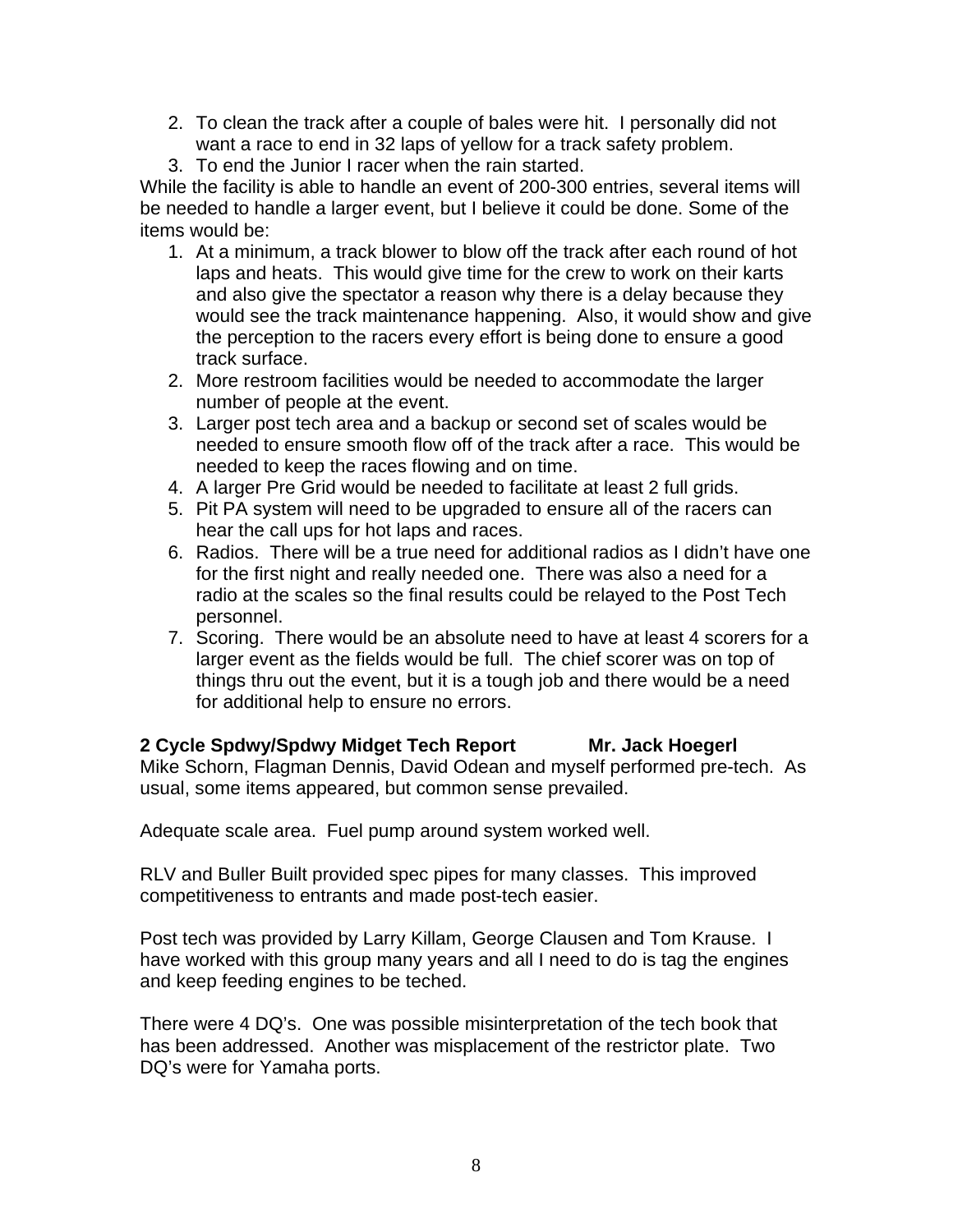Pizza party for all attendees on the last night of racing was hosted by Rieken's Racing.

### **4 Cycle Sprint Mr. Gary Richter**

The Atwater Kart Club stepped up to the plate big time. This was a complete new ball game compared to the '05 Shifter Grands. The place was spotless, bathrooms cleaned constantly, trash cans cleaned constantly, great food service. Customer service with a constant smile. The Atwater Kart Club wanted to help me, Syd, the drivers, crews and spectators every chance they could. Track surface was repaired in spots that were problems in the past. New grandstands and pre-grid area. Everything that could take paint had a new fresh coat on it. The facility looked the best I have ever seen it since I first went there.

Key points:

- 1. 151 entries per last count I was given (call that unofficial until paperwork hits the office).
- 2. 2 red flags. Only injury I know of was a bruised elbow from a non-red flag incident.
- 3. Mind set of 4-Cycle Sprint drivers is way different than that of 2-Cycle Sprint drivers. You wanted something corrected (fixed in pre-tech) and they did it with no questions asked. No hassles. Couldn't ask for a better, more cooperative group of drivers and mechanics.
- 4. Many drivers running multi-classes. You asked a driver(s) to step out of line at the scales or pump-around to allow a driver who was going to be on the grid shortly to run another class and they all moved out of the way with absolutely no grumbling. Sportsmanship at its finest on display all four days.
- 5. After you cleared the scales, all drivers offered a bottle of water.
- 6. Tech: adequate area, lots and lots of help. Tech was detailed and in a timely manner. In some respects it looked like it was done in assembly line or in this case, disassembly line precision. 7:00 to 7:30 pm was the max it was completed. Unlike 2-Cycle Grand Nationals, driversmechanics were Johnny-on-the-Spot and there when required.
- 7. Stickers to go on karts were in high demand, having less than 10 left; Drivers wanted to and felt proud to place the IKF sticker on their karts.
- 8. Atwater Police Cadets were there to help with grid, scale area traffic and parking.
- 9. IKF flag flown all 4 days below the American flag.
- 10. Qualified corner workers, grid people and a good announcer who plugged all sponsors constantly.
- 11. BBQ at the end of the official practice hosted by Atwater Kart Club.

Issues:

1. Fuel vendor was Steve Trotter, long time past Region 7 fuel vendor who is getting out of the business. This was his last race (he is moving to Illinois). Sold his pump around equipment to the Atwater Kart Club at the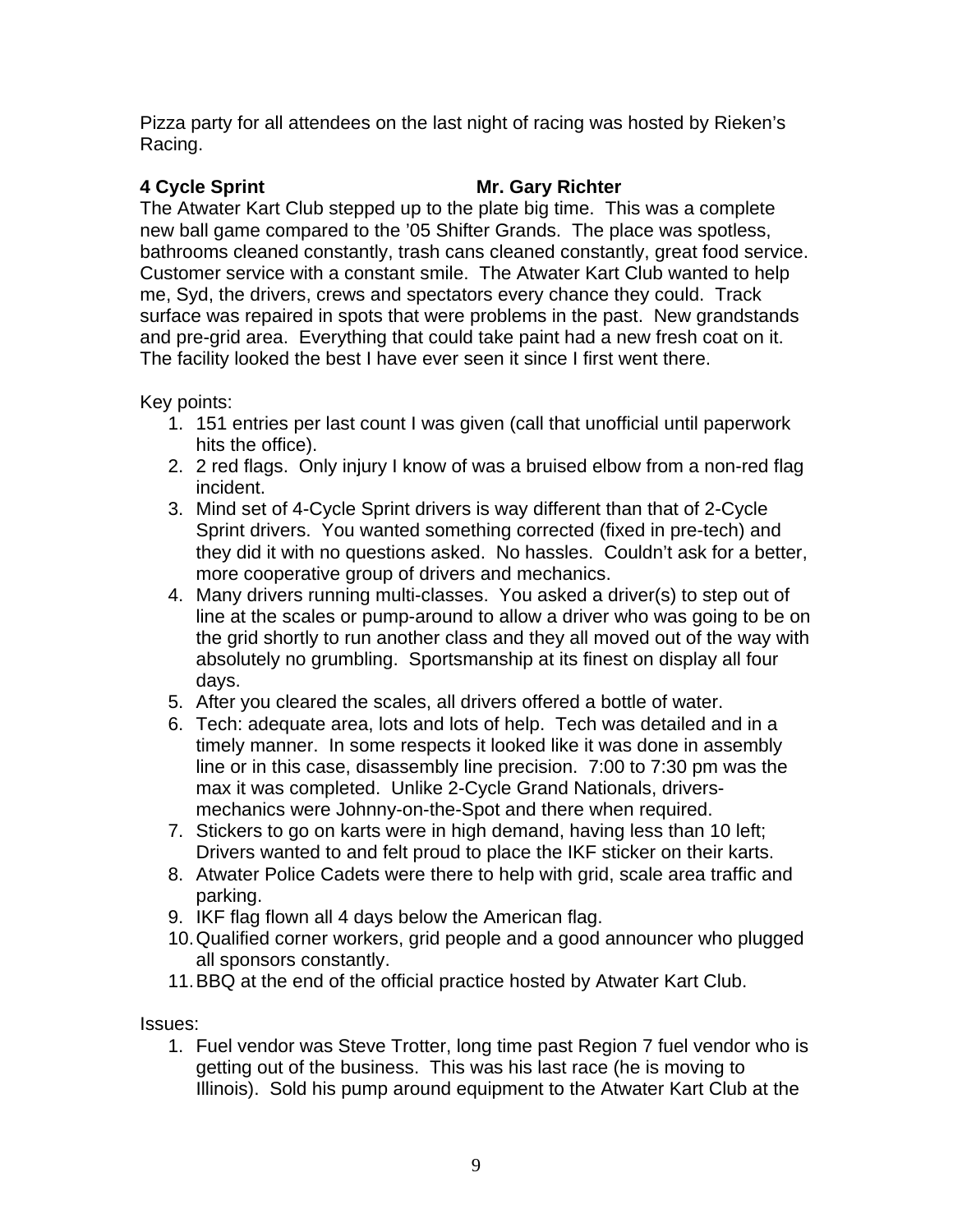end of the event. One take out pump had problems right out of the gate on the first day. This was fixed quickly. Reports of dirt in the fuel, which I never saw. Fuel vendor could have been of a higher quality. I think Steve was going through the motions at times, this being his last race.

- 2. 3 karts in one of the flat-head races. Father, son and Sheila. Father and Sheila did not race the pre-final, so that line up was Father behind son. Son on pole, Sheila off pole who did win the Screaming Eagle. Father pushed son to the front and then father blocked like crazy the whole race. No rolled back or full black flag from the race director. Mr. Bukamier raised a stink at the next drivers' meeting, wanting me to vacate the results and not award the Duffy. Sheila did not go to the podium as a form of protest. If the proposal passes for the 5 driver Duffy rule, this would have been a mute point. Think it would be very difficult to put 4 karts on the track and block for a teammate or son, etc. if this proposal passes.
- 3. Race director did not understand the red flag rule. The first time it occurred on the 1<sup>st</sup> lap let all the karts go free back to the pits full of fuel and allowed them to work on their karts after I radioed him to send them back to the grid and sequester them. Second red flag I went on to the track and stopped people from working on karts, which the Race Director was going to allow. On this red flag the restart occurred on the track. Race Director did not understand the rule you get out of your seat, you are done the first time it happened and allowed a competitor to proceed. Then when a protest was filed and effected  $5<sup>th</sup>$  place, almost denied the protest based on the wording in the rule book that it only happens when the kart is returned to the racing surface. The driver never left the racing surface when he got out of his kart and then back in.
- 4. At Atwater it is all about the draft and who is second on the last lap. If there was any bumping, or incidental contact in the draft, Race Director was way too quick with the rolled black flag. Telling me he felt he had to Black Flag somebody to show who is boss. His lectures to the drivers on the grid bordered on scolding in a loud voice. Think it could have been handled better and more diplomatically.
- 5. In one final the leader Chris Scribner was driver up onto from behind in the tight section on the last lap. Luckily, it did not knock him off the track and rob him of the Duffy. The second place driver as a result slowed and then after recovering battled the third place driver for the  $2<sup>nd</sup>$  place that last 75 yards and they swapped placed twice before the line with the eventual third place driver going wide in the last corner and into the dirt. The race director penalized the person who drove up on to Chris 1 place for not giving 3<sup>rd</sup> enough driving room. This driver filed a protest, and the Race Director felt that the contact with Chris was fine, it was the other tight racing that was the problem. (I am a strong believer that you can't take the leader out, and especially on the last lap.) Then the next day or the last day allowed a driver at the start of the Flat Head Masters pre-final to run over the back of several karts and take them out of the race with no penalty. One disabled kart could not effect repairs and race the final. The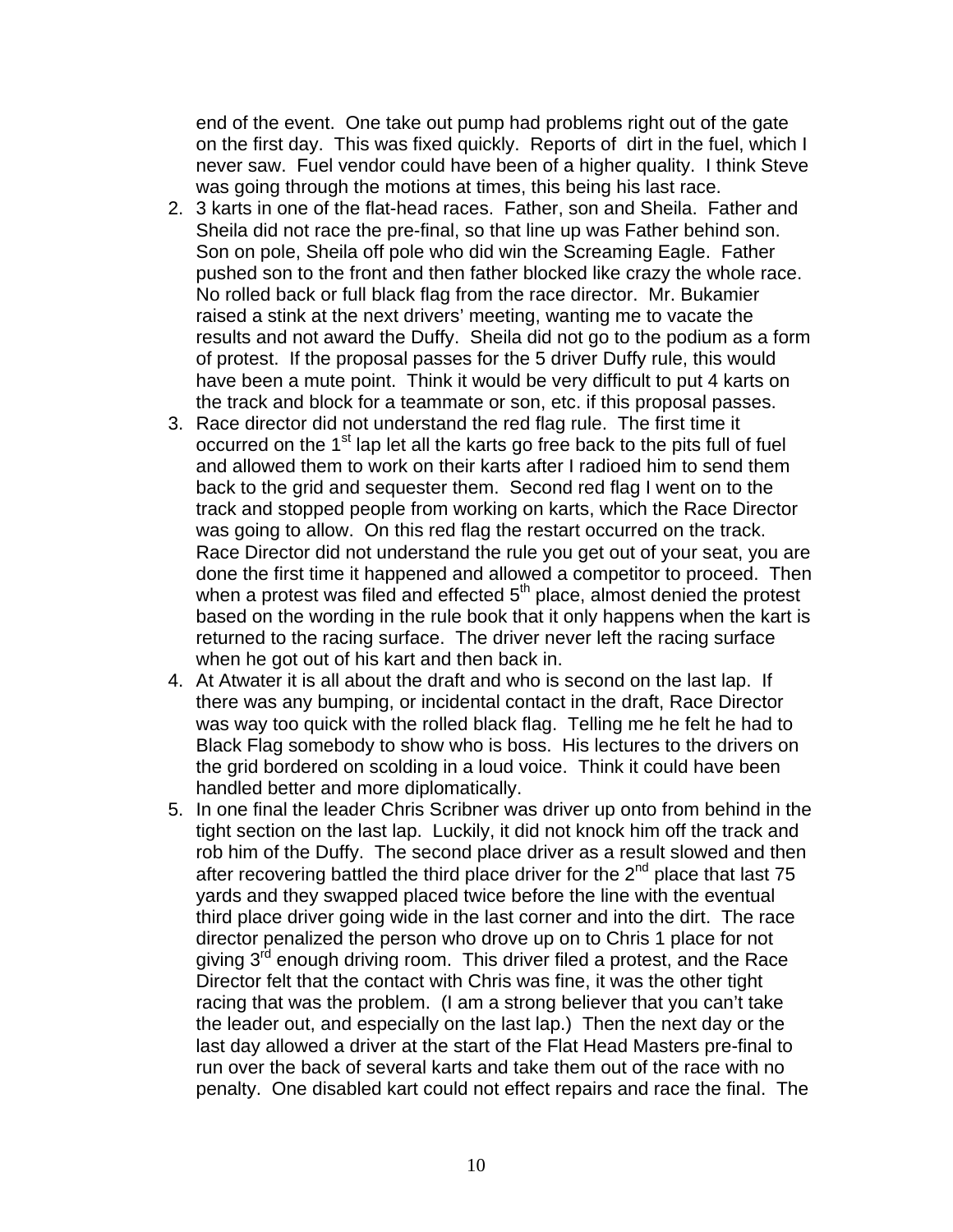Race Directors comment was it was just a racing deal. I realize the Race Director has a very touch job. The race directing at this race lacked rule book knowledge a few times and or was not consistent in my view. Otherwise it was fantastic racing with drivers giving racing room and almost every finish coming down to the last lap with no or only incidental contact involved.

- 6. Major issue: the Duffys looked terrible. Scraped up in shipping and the plating was horrible. Big black areas all along the parting lines of the castings. Hopefully close up pictures to follow.
- 7. Minor issues: One of the charging trays for the IKF radios when you plugged it in blew the GFI of the wall socket. I will take it to Sierra Electronics (A PanaVise customer and an authorized Motorola repair center) and see if they will fix it for free.

All in all this was a piece of cake from my perspective. Based on the cooperation and attitude of the drivers, mechanics and the Atwater Kart Club I never once wanted to look around for Jack's "Easy Button."

Based on the '05 Shifter Grand Nationals at Atwater, I thought I was going to have my hands full. Totally the reverse. Huge success. The Atwater Kart Club was prepared and ready to go from the very start. Cheri Albiani deserves a Hero's Award. Thanks everybody and especially Pat and the rest of the office Crew. "That was easy."

IKF 4-Cycle Sprint racing is the best kept secret in all of kart racing. It's not expensive. The attitude of everybody was so refreshing compared to my fellow 2-Cycle Sprinters for the most part. The racing was phenomenal.

# **Membership Discussion**

## **Raul Martinez:**

- 1. Requested waiver for Raquel Martinez to move into Junior category (from Cadet) before the end of year. Raquel turns 12 on March 21, 2008. First request was to allow her to move up at IKF insured races on the Club level. White noted that in the eleven years of attending IKF BOD meetings, the IKF has never allowed a Junior member to move up prior to current IKF guidelines. Discussion re: policy of Region to allow this. No motion offered.
- 2. Evaluate points systems for  $1<sup>st</sup>$  place driver. Proposed increasing the points difference from 10 points to 15 points from 1<sup>st</sup> place to 2<sup>nd</sup> place, all others to remain the same. White explained the purpose of a tight point systems was to keep the race for the Championship going through the entire season "and it's working."
- 3. Multiple heat format for Grand National events to award Duffy. Proposed Duffy to be awarded based on points from multiple heat format, and not from one race win. No motion.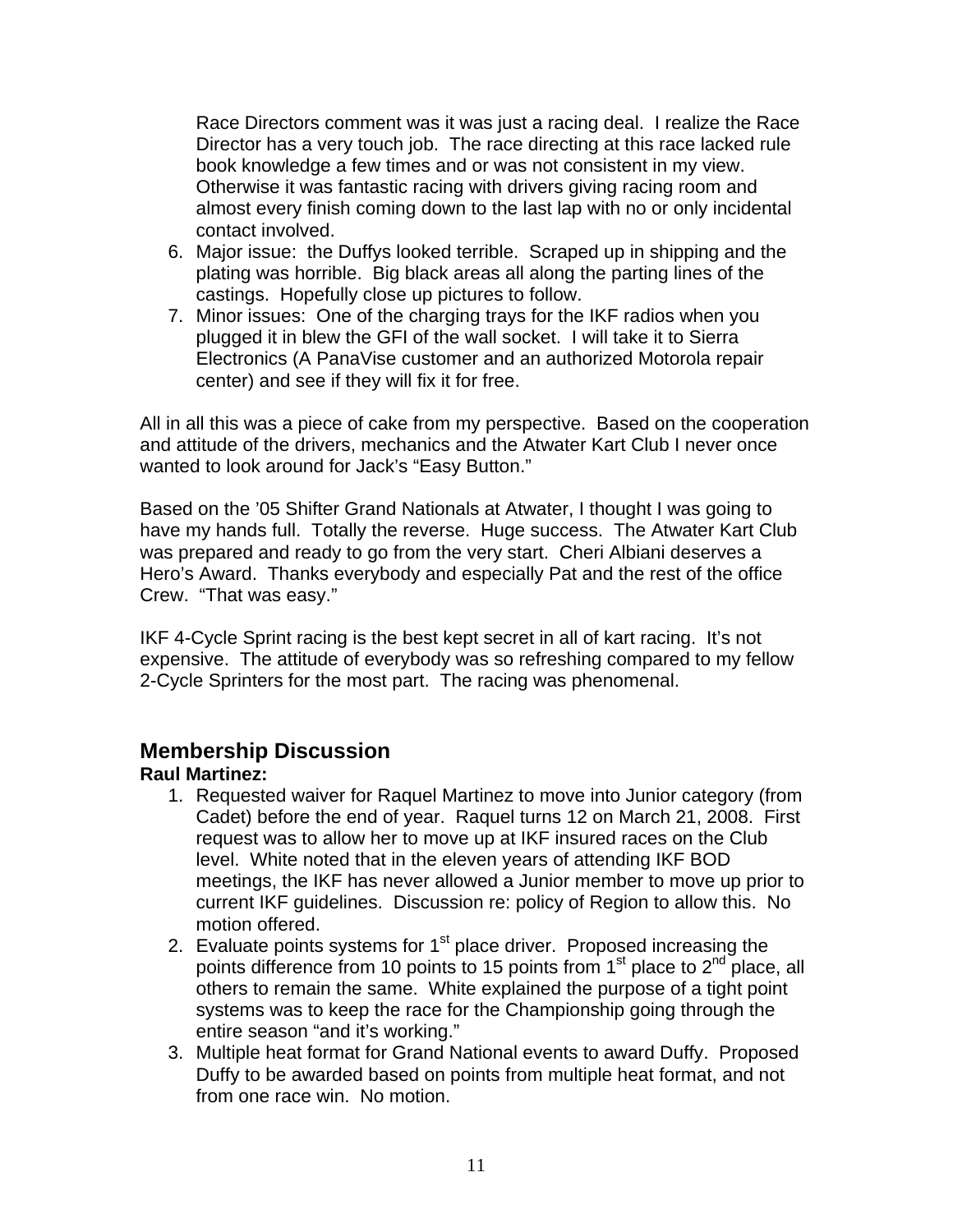- 4. Disqualification at IKF Grand Nationals to carry more weight. Proposed any DQ for unsportsmanlike conduct should be for grounds for a total disqualification which should include any other award obtained for that class (i.e. screaming eagle). 114.5.2 states: Any driver disqualified from a main or final should lose any possible awards for the class from which he is disqualified. No motion.
- 5. Add more value (in points) to IKF Grand Nationals. Proposed finishing order from the Grand Nationals carries back to local region for year end championship and awards. Board discussed how this would affect different Regions; asked Martinez to brainstorm other options and bring ideas back to Board.
- 6. Require punches to be valid for current year only. Proposed to make punches to participate at IKF Grand Nationals expire at the end of the calendar year. Punches must be acquired in the current year prior to the Grand Nationals in order to participate. No motion offered; Schorn explained some Regions have shorter seasons than others.

Martinez talked to importance of members supporting IKF, and to the importance of IKF to support its members. Encouraged BOD to keep the punches, encourage competition on the Regional level and National level.

## **Adam Verlengiere on behalf of Scott Gordinier:**

Letter from Gordinier commending IKF on promotion of Kid Kart program. Letter stated several concerns re: safety issues associated with this program he asked the BOD to address.

Motion by Motley to appoint a sub-committee of the Sprint committee to address issues associated with Kid Karts; second - Schorn

In favor: Hoegerl, Richter, Motley, Pence, Hilger, Schorn, Scribner, White

#### )**Passed**

**Richard Job**: letter re: awarding of Grand Nationals for 2008, and letter re: new track in Region / refusal of Region 7 coordinator to allow Tri-C Kart Club to host a race at this track for 2008. Some discussion re: concerns about parking/pit space for Regional event. Much discussion re: Regional coordinator / race schedule issue, including concerns that tracks / clubs were not included in the scheduling process.

Motion by Schorn that Tri-C Karters may make decision to host their Region Race at either APEX or Moran (as long as track is IKF sanctioned facility). No second.

800.8.1: The Region Coordinator, in conjunction with the Governor, Track Owner/Operators and Clubs will designate the point races within their Region. All races must be approved, in writing, by the National Coordinator to ensure that it does not conflict with a Grand National event. (Note: 2008 schedule has been submitted by Region 7 Coordinator and approved by National Coordinator.) "It is our duty to make sure the Region Coordinator is making the best decisions for the organization," stated Brown.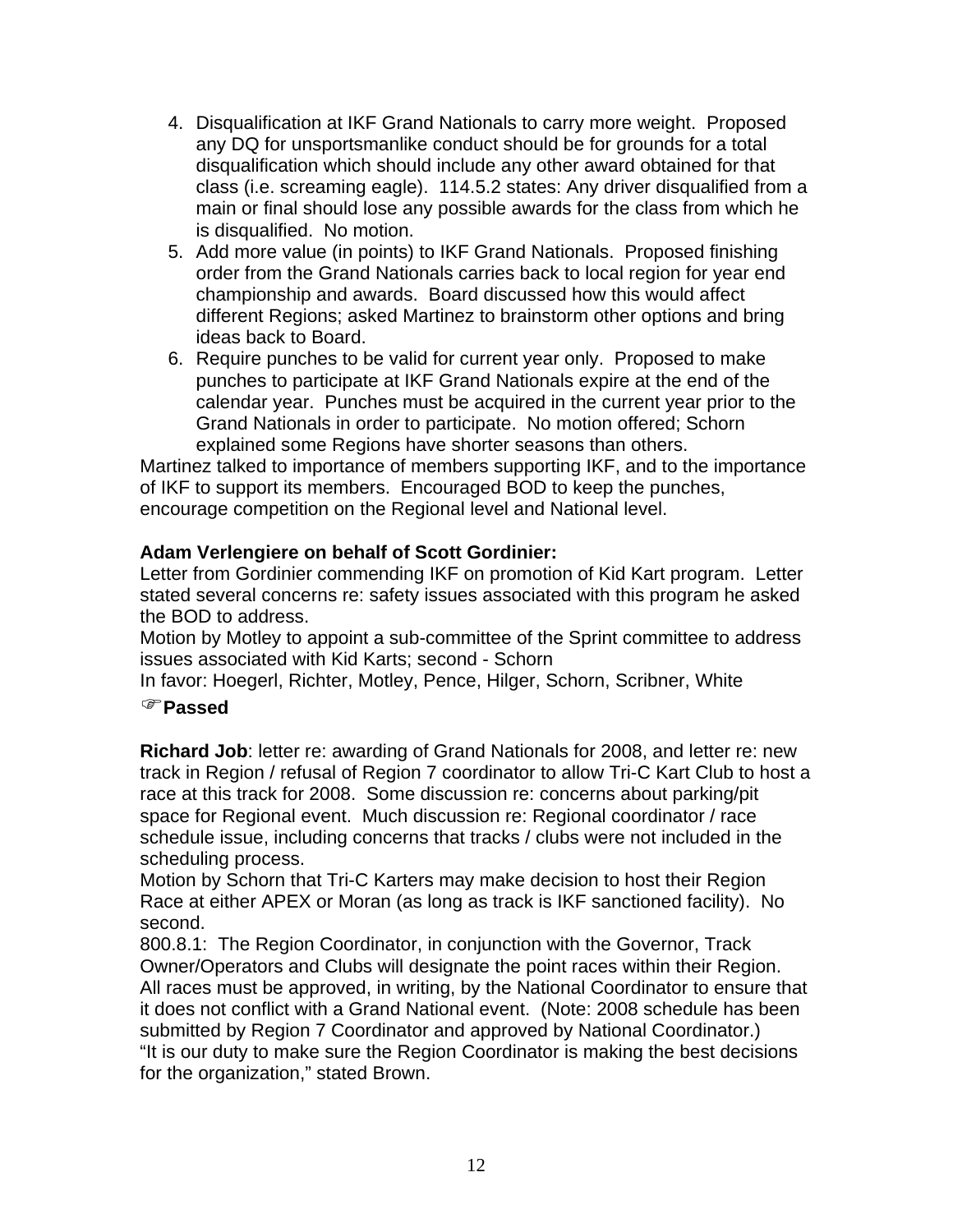After a closed session and some phone calls to parties involved, Brown announced that this issue will most likely not be resolved at this meeting, but assured those in attendance that the Board would continue to explore this issue and will work to resolve it as soon as possible.

Board noted that items, schedules, etc. posted on Ekartingnews and other none IKF-venues are not official announcements of the IKF.

# **Proposals**

#### **From White**

Proposal 1: At 200.1, 209, and 213: Eliminate Stock Heavy (Flathead) as a 4 Cycle Sprint Grand National class.

Seconds: Scriber, Schorn

## **(Passed)**

Proposal 2: This is dependent on the above Proposal passing.

At 211.5.2 Change Senior race distances to: Pre final: 8 -12 miles, Final: 10 -14 miles. Change Junior race distances to: Pre final: 6-8 miles. Final: 10 - 12 miles. Or to distances recommended by Sprint Committee after the 4 Cycle Sprint GN in 2007.

Seconds: Pence, Hilger **(Passed)** 

Proposal 3: Add at 301 Class 13: 5" diameter wheels only. Add as 306.9.7: IKF World Formula - 5" diameter wheels only.

Seconds: Schorn, Scribner

## **(Passed)**

Proposal 4: At 258, the only Sprint Shifter classes that will run at the Sprint Grand Nationals will be those that have had Regional Participation in the previous year.

Seconds: Hoegerl, Pence

Opposed: Hoegerl, Richter, Motley, Hilger, Schorn, Scribner, White, Pence )**Failed**

Proposal 5: Amend 104.17.2 to read: All drivers participating in a an IKF Grand National in Speedway and Road Race divisions must have competed in 3 IKF Regional events since the previous year's Grand Nationals. Seconds: Richter, Pence Opposed: Hoegerl, Richter, Motley, Pence, Hilger, Schorn, Scribner, White

## )**Failed**

Proposal 6: Add 104.17.2.1 IKF Sprint Experts may enter the Grand National in their Expert Division without participating in three Regional events. Seconds: Pence, Richter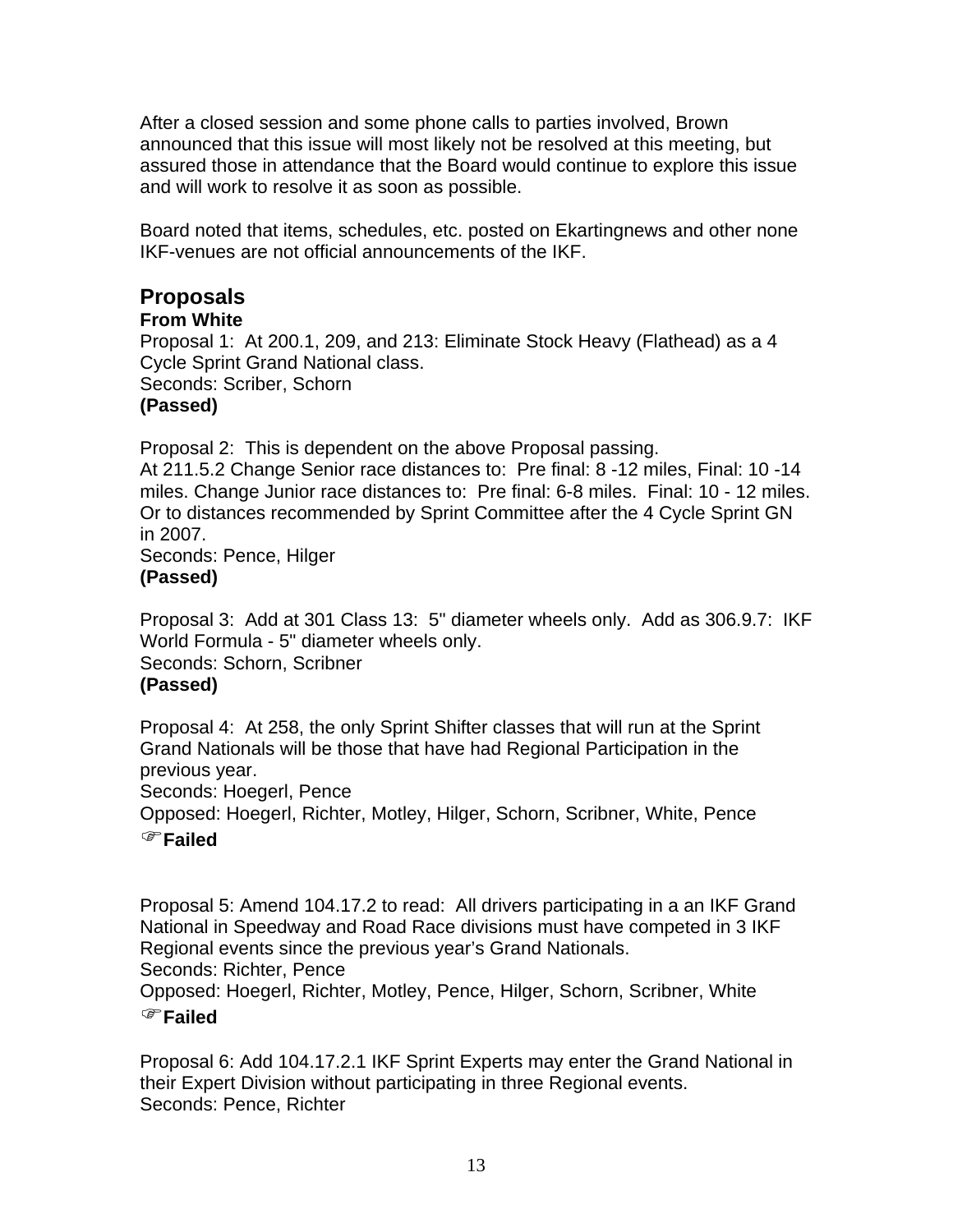Proposal 7: Add 104.17.2.1 IKF Road Race Experts may enter the Grand National in their Expert Division without participating in three Regional events. Seconds: Pence, Richter Motion by Schorn to combine proposals 6 & 7; second - Scribner In favor of Proposals #6 & #7: Richter, Motley, Pence, Schorn, Scribner, White Opposed to Proposals #6 & #7: Hilger, Hoegerl,

#### )**Passed**

Proposal 8: In the rule book, at every instance where the 3 karts for a Duffy requirement is stated, increase this minimum to 5. Seconds: Scribner, Pence

Motion by Motley to accept proposals 1, 2, 3 and 8; second – Hilger In favor: Hoegerl, Richter, Motley, Pence, Hilger, Schorn, Scribner, White

#### )**Passed**

#### **From Hoegerl:**

Proposal 9: Add to page 88, Section 622 Comer K-80, 2007 Tech Book. Piston: Bottom ring must be left on piston. Piston and ring must be installed into cylinder and must not fall through cylinder under it's own weight. Rings to be of magnetic material and can not drop through cylinder, max. end gap to be .040". Seconds: Schorn, White

Proposal 10: Add to page 90, 2007 Tech Book Section 622.51.7 Rings: Bottom ring must be left on piston. Piston and ring must be installed into cylinder and must not fall through cylinder under it's own weight. Rings to be of magnetic material and can not drop through cylinder, max. end gap to be .040". Reason: To equalize the playing field.

Seconds: White, Richter

Hoegerl reported passage would move IKF away from other organizations, recommendation from 2-Cycle Tech Committee to defeat Proposals # 9 & 10. For proposals # 9 &10

Opposed: Hoegerl, Richter, Motley, Pence, Hilger, Schorn, Scribner, White

## )**Failed**

#### **From Motley**:

Proposal 11: Section 207

Replace SSX-V exhaust with RLV "Q" exhaust for (5) Jr. Super Sportsman; (8)Sr. Super Sportsman and (9) Super Sportsman Heavy. Reasons:

- (a) Quieter, allows IKF to become pro-active on noise issues as the current exhaust is the loudest 2-cycle class. Has been used for two years in the Northwest due to noise issues with positive results.
- (b) Looks like a "real" pipe which is a more positive image.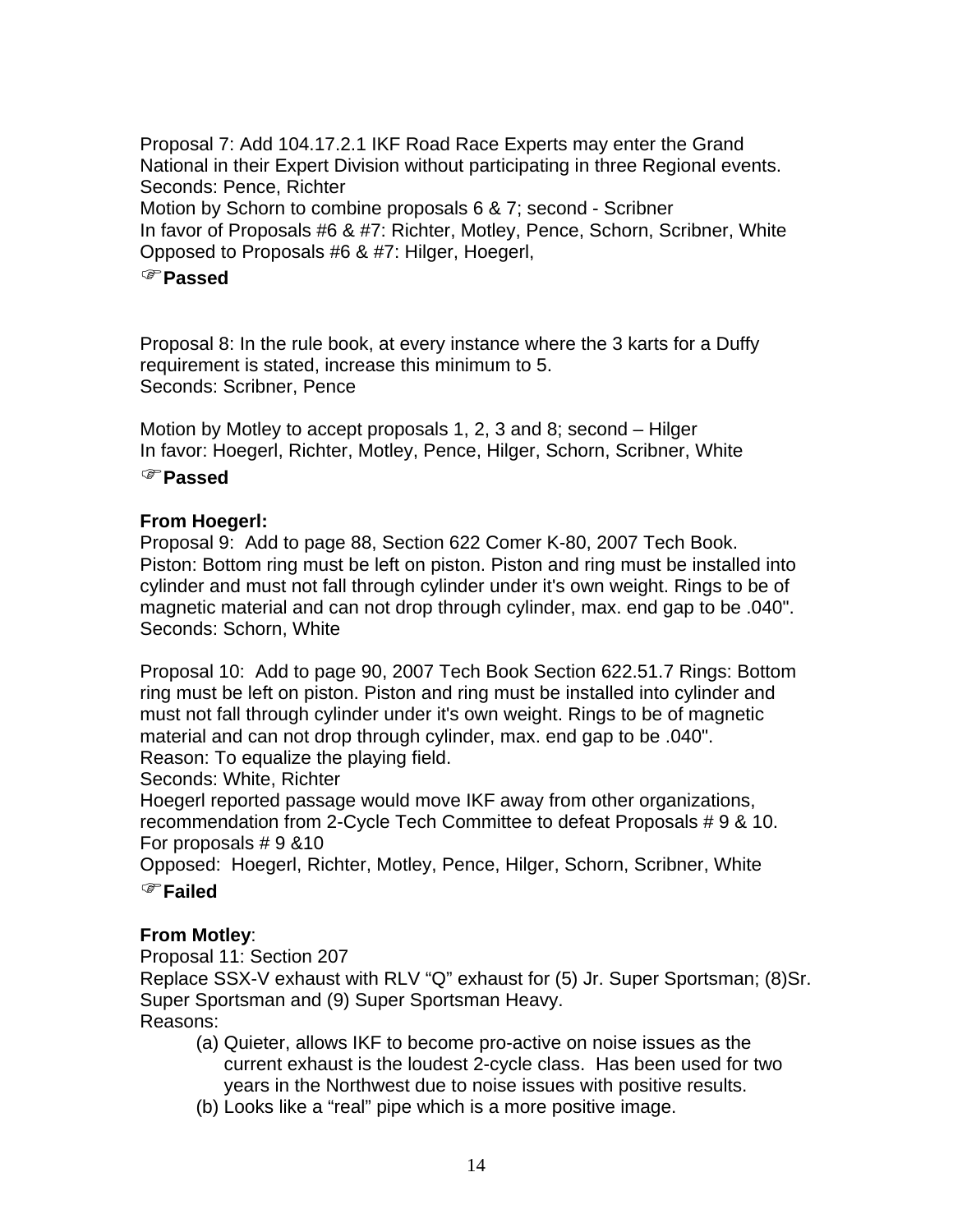(c) Is of all welded design which makes it easier to tech.

This could be approved with a cooling off period allowing regions to adopt it for 2008 or wait until 2009, at which time it becomes mandatory. However I suggest it be mandatory for 2008 Grand Nationals.

Seconds: White, Brown

In favor: Hoegerl, Richter, Motley, Pence, Hilger, Schorn, Scribner, White Opposed:

#### )**Passed**

### Proposal 12: Section 623.7.16

Change RLV SSX/SSX-V muffler to welded on end cap by manufacturer (part # to be determined).

Reasons:

- (a) Lessens ability of competitor to modify the exhaust illegally.
- (b) Removes the decision of whether the end cap is "leaking too much". The current design all leak so the tech official is often faced with the decision of "how much is too much".
- (c) We have, up to this year provided welded end cap exhausts to participants at the Grand Nationals, as the concern has been that some modified exhausts are in use. If this is a concern at the Nationals it is certainly as large a problem at club and Regional events.

Seconds: White, Schorn

Opposed: Hoegerl, Richter, Motley, Pence, Hilger, Schorn, Scribner, White

## )**Failed**

Proposal 13: Section 623

Change RLV YBX muffler to welded on end cap by manufacturer (part # to be determined)

Reasons:

(a)Lessens ability of competitor to modify the exhaust illegally.

(b)Removes the decision of whether the end cap is "leaking too much" The current design all leak so the tech official is often faced with the decision of "how much is too much".

(c)We have, up to this year provided welded end cap exhausts to participants at the Grand Nationals, as the concern has been that some modified exhausts are in use. If this is a concern at the Nationals it is certainly as large a problem at club and Regional events.

I have discussed these changes on both the SSX and YBX exhausts with RLV and believe we can work an exchange, inspection or modification program out with minimum expense to our members. Most competitors replace these exhausts on a regular basis anyway.

Second: Schorn, Hilger

Opposed: Hoegerl, Richter, Motley, Pence, Hilger, Schorn, Scribner, White

)**Failed**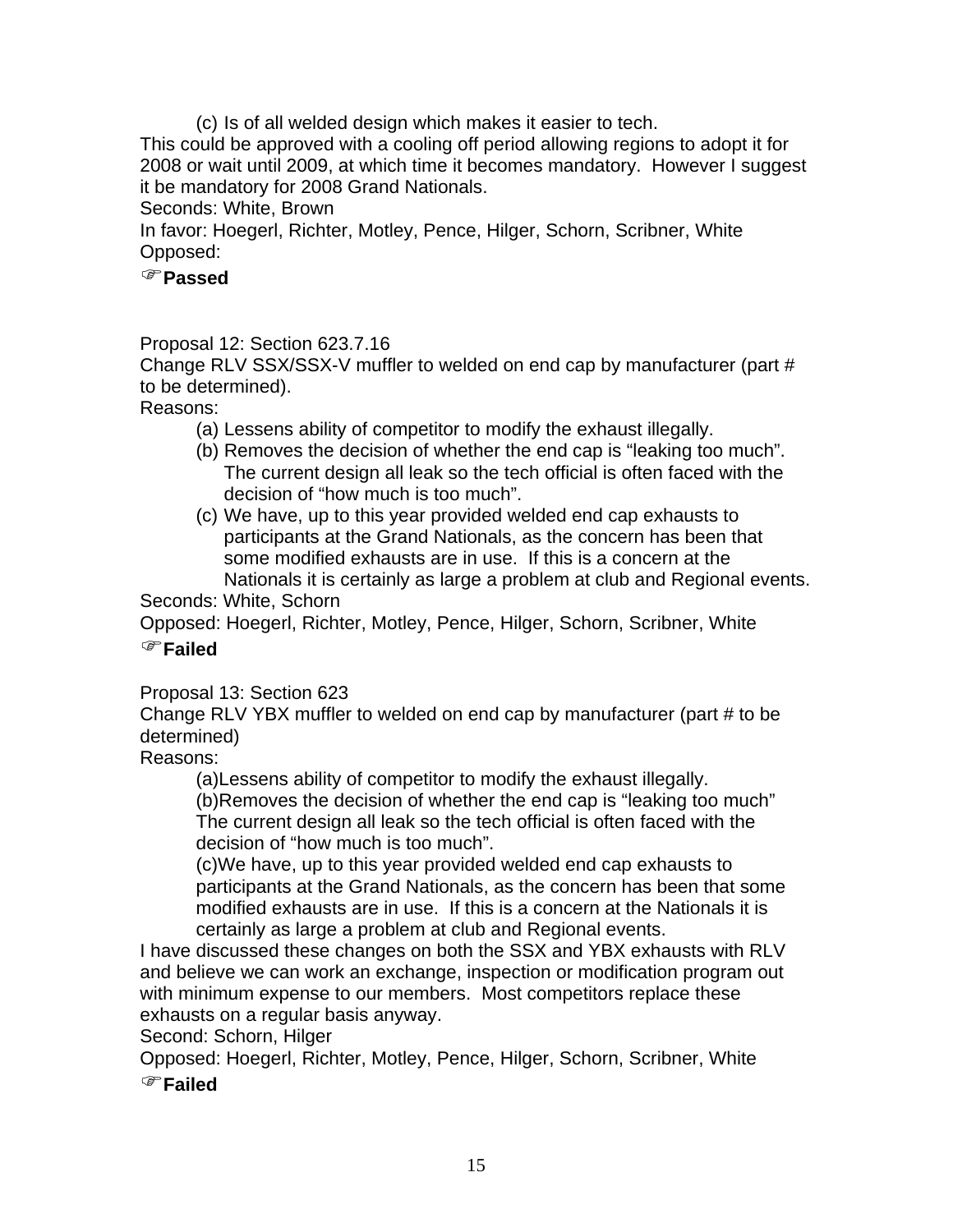Proposal 14: Sections 620.54.2; 620.54.3; 620.54.4 Change exhaust design to welded on end cap by manufacturer (part # to be determined)

Reasons:

(a)Lessens ability of competitor to modify the exhaust illegally. (b)Removes the decision of whether the end cap is "leaking too much"

The current design all leak so the tech official is often faced with the decision of "how much is too much".

I have discussed this proposal with Gary Gebhart from Horstman Mfg., and while he did not have objections to the suggestion he would like to see it effective in 2009. He is concerned about any more changes currently as we have the ignition and cylinder issues in play at this time.

Seconds: White, Richter

In favor: Hoegerl, Richter, Motley, Pence, Hilger, Schorn, Scribner, White

## )**Passed**

## **From John Pence:**

Proposal 15: Section 207, classes 8 & 9

Remove wet engine clutch restriction; change to allow wet clutch, or dry clutch per section 202.

Change 202.5 title to: Requirement for clutches

Add to end of 202.5.1: ...or dry clutch meeting specifications in 205.4.

Change title in 202.5.2 to: the approved wet clutch manufacturers are: Renumber 202.6 to 202.5.4

Renumber the following paragraphs appropriately following 202.5.4.

202.5.4----202.6 Requirements for Dry Clutches:

202.5.4.1----202.6.1 Clutches for Junior Super Sportsman, Super Sportsman, Super Sportsman Heavy, Formula Y/C Heavy and Masters Formula

Y/C can use a dry clutch if it meets the following specifications.

202.5.4.2----202.6.2 Clutch Specifications

202.5.4.3----202.6.2.1 The clutch assembly including the basket, and excluding the starter nut, shall be checked for weight. The clutch assembly will have a minimum weight of 19 ounces and a maximum weight of 24 ounces.

202.5.4.4----202.6.2.2 The clutch will have no more then 4 friction

surfaces and no less then 4. No more then one-friction surface per side of each disk is allowed. The friction material must form a continuous band around the face of the backing plate no less then .410" wide. The friction surface-band will have a minimum I.D. of 1.500" and maximum O.D. of 3.00".

202.5.4.5----202.6.2.3 The Clutch must be manufactured in the U.S.A.

202.5.4.6----202.6.2.4 Clutch may not be manufactured from the

following materials: titanium, carbon fiber, carbon/carbon, magnesium or other exotic material.

202.5.4.7----202.6.2.5 No alteration of the clutches original design,

other then replacement of disks, springs, shims, arms and fasteners using standard parts is allowed.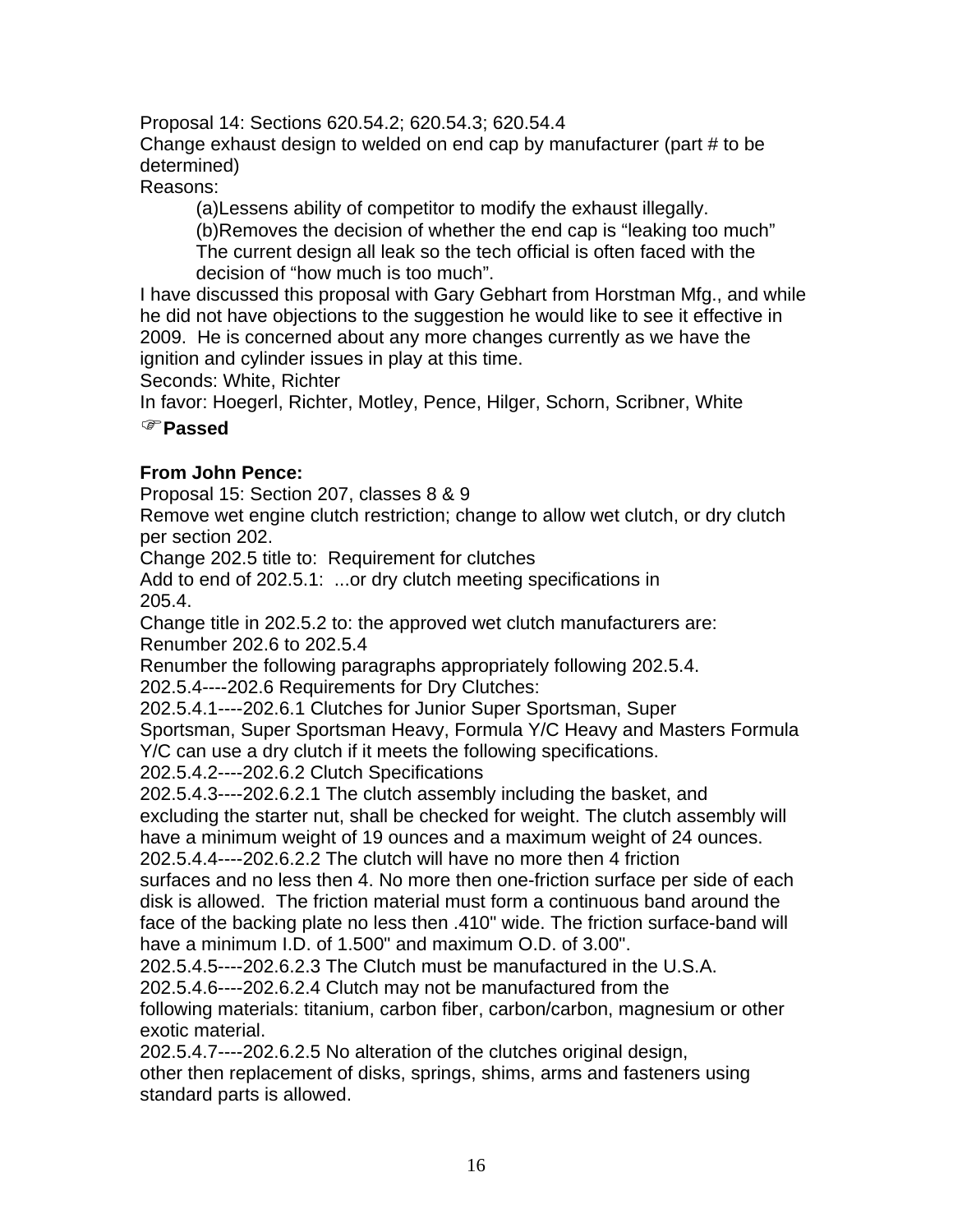Seconds: Scribner, White

Opposed: Hoegerl, Richter, Motley, Pence, Hilger, Schorn, Scribner, White

#### )**Failed**

## **Director Issues**

Motion by Pence to change Section 207, classes 8 & 9

Remove wet engine clutch restriction; change to allow wet clutch, or dry clutch per section 202.

Change 202.5 title to: Requirement for clutches

Add to end of 202.5.1: ...or dry clutch meeting specifications in 205.4.

Change title in 202.5.2 to: the approved wet clutch manufacturers are: Renumber 202.6 to 202.5.4

Renumber the following paragraphs appropriately following 202.5.4.

202.5.4----202.6 Requirements for Dry Clutches:

202.5.4.1----202.6.1 Clutches for Junior Super Sportsman, Super

Sportsman, Super Sportsman Heavy, Formula Y/C Heavy and Masters Formula

Y/C can use a dry clutch if it meets the following specifications.

202.5.4.2----202.6.2 Clutch Specifications

202.5.4.3----202.6.2.1 The clutch assembly including the basket, and excluding the starter nut, shall be checked for weight. The clutch assembly will have a minimum weight of 19 ounces.

202.5.4.4----202.6.2.2 The clutch will have no more then 4 friction

surfaces and no less then 4. No more then one-friction surface per side of each disk is allowed. The friction material must form a continuous band around the face of the backing plate no less then .410" wide. The friction surface-band will have a minimum I.D. of 1.500".

202.5.4.5----202.6.2.3 The Clutch must be manufactured in the U.S.A.

202.5.4.6----202.6.2.4 Clutch may not be manufactured from the

following materials: titanium, carbon fiber, carbon/carbon, magnesium or other exotic material.

202.5.4.7----202.6.2.5 No alteration of the clutches original design,

other then replacement of disks, springs, shims, arms and fasteners using standard parts is allowed.

Second – White

In favor: Hoegerl, Richter, Motley, Pence, Hilger, Schorn, Scribner, White

)**Passed**

## **2007 Participation Stats**

Motion by Schorn to amend the 4-Cycle Speedway class structure as presented by Hilger; second – White

- 1. Add another Junior I Animal
- 2. Change Masters from Flathead to Animal
- 3. Change Stock Sportsman from Flathead to Animal
- 4. Remove Flathead Blue Wazoom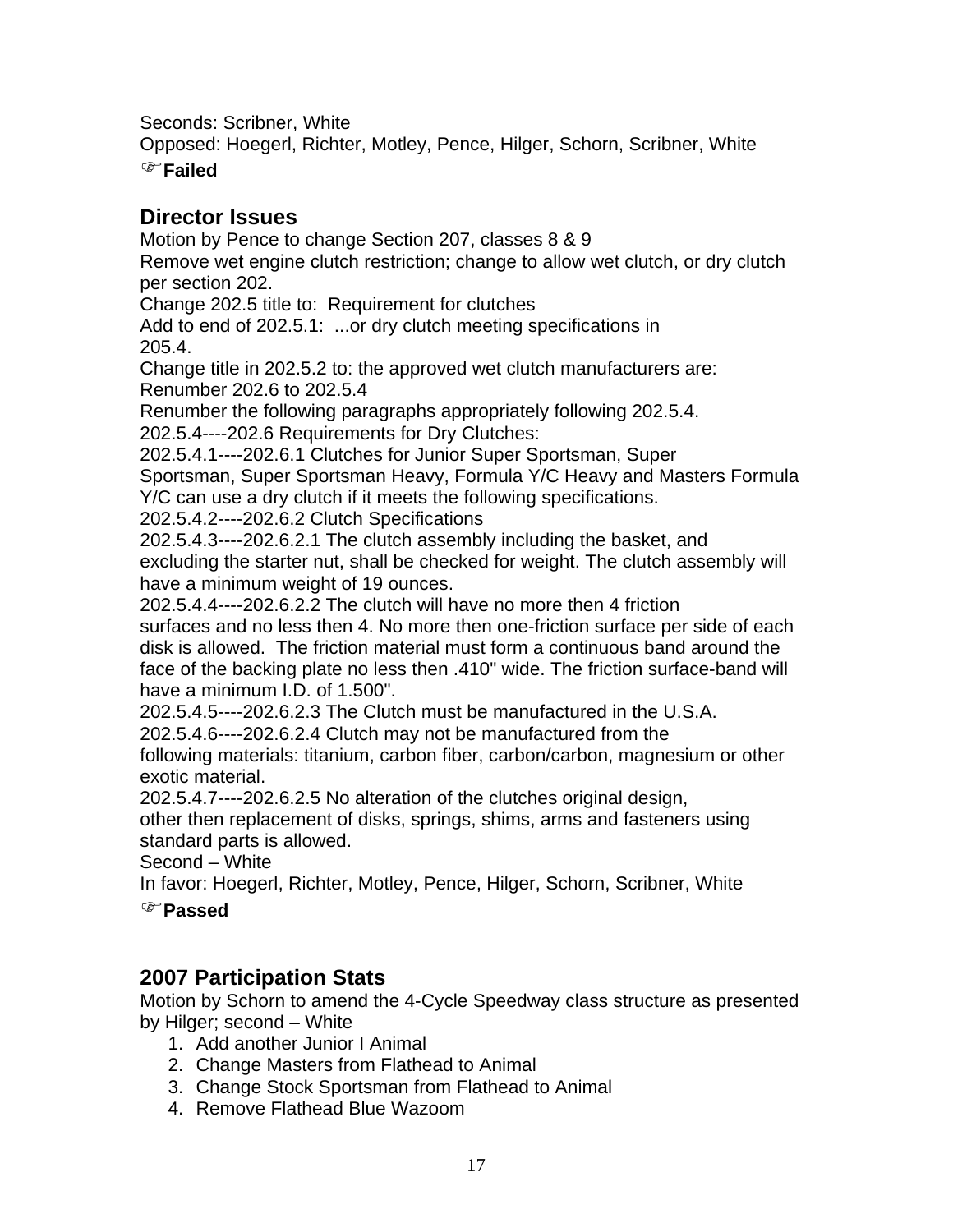- 5. Add OHV Wazoom Medium
- 6. Add OHV Wazoom Heavy
- 7. Remove SAM class due to no regional participation and very little at the **Grands**

Grand National Schedule amended to:

#### **Day One**

Briggs Animal Masters @ 370 lbs Junior I Light @235 lbs Briggs Animal Blue Wazoom Medium @345 lbs Junior II Light @ 285 lbs Stock Light @ 320 lbs

#### **Day Two**

Junior I Heavy @ 270 lbs Briggs Animal Blue Wazoom Heavy @ 370 lbs Junior II Heavy @ 320 lbs Stock Medium @ 345 lbs

#### **Day Three**

Junior I Briggs Animal Medium @ 245 lbs Briggs Animal Medium @ 345 lbs Junior II Briggs Animal Medium @ 305 lbs Stock Heavy @ 370 lbs Open (Local Option)

#### **Day Four**

Briggs Animal Sportsman @ 360 lbs Junior I Briggs Animal Heavy @ 270 lbs Junior II Briggs Animal Heavy @ 330 lbs Briggs Animal Heavy @ 370 lbs Stock Super Heavy @ 390 lbs (Local Option)

In favor: Hoegerl, Richter, Motley, Pence, Hilger, Schorn, Scribner, White

#### )**Passed**

Motion by Hilger, at the 2008 4-Cycle Speedway Grand Nationals, to adopt a Maxxis Tire rule (competitors may run any 6" diameter Maxxis tire compound); second – White

In favor: Hoegerl, Richter, Motley, Pence, Hilger, Schorn, Scribner, White

#### )**Passed**

Motion by Schorn to add to the 200 Section: Prior to the January IKF Board meeting, the Sprint (2-Cycle and 4-Cycle) Grand National promoter may petition to drop up to 2 Grand National classes in expectation of low participation. The IKF Board will make the final decision on dropping any classes; second – **Scribner** 

In favor: Hoegerl, Richter, Motley, Hilger, Schorn, Scribner, White Opposed: Pence

)**Passed**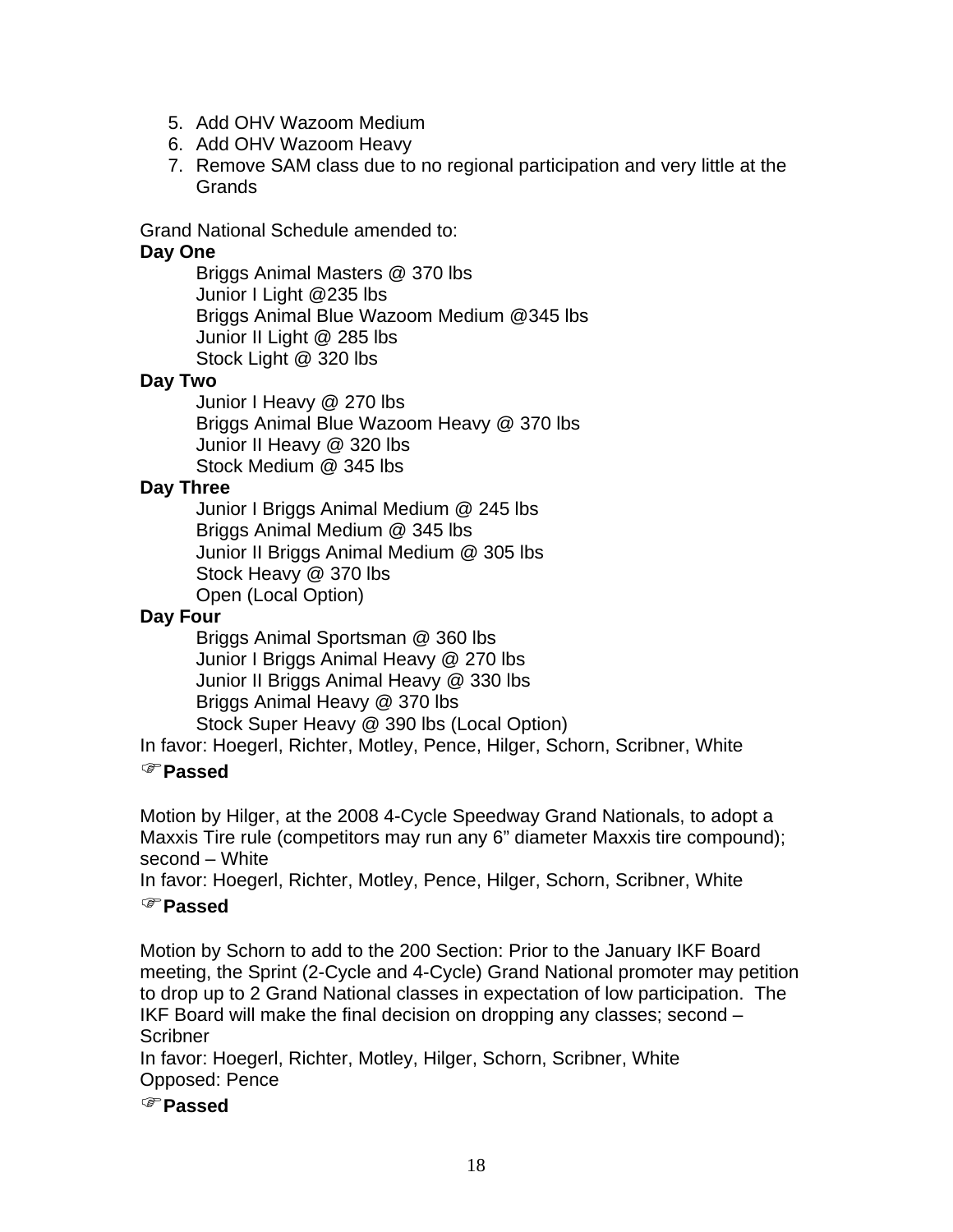Motion by Schorn, amend second sentence of 101.3.4.6 to read: 4-Cycle Sprint Grand Nationals will have a maximum of 18 classes. Second- White In favor: Hoegerl, Richter, Motley, Hilger, Schorn, Scribner, White, Pence )**Passed**

# **Sprint Shifter Committee Report**

Recommendation / motion by Committee Chairman Motley: that the committee be folded into the Road Race Committee and we no longer support a National Class structure for Sprint Shifter racing. We can support those few areas that have Sprint Shifter racing on a Local or Regional basis. It makes no sense to me to have a National event with less than 30 competitors; second – Richter In favor: Hoegerl, Richter, Motley, Hilger, Schorn, Scribner, White Opposed: Pence

#### )**Passed**

Discussion re: incorporating Shifter classes into 2-Cycle Sprint Grand National schedule. Shifter classes could be run at Sprint Grand Nationals as Local Option classes. Classes in Section 250 will be moved to the 800 Section. Motion by Schorn to amend first sentence of 101.3.4.6 to read: 2-Cycle Sprint Grand Nationals will have a maximum number of 18 classes; second – Richter In favor: Hoegerl, Richter, Motley, Hilger, Schorn, Scribner, White, Pence

#### )**Passed**

Motion by White to replace IKF Spec Ltd. with a World Formula class at 340 lbs in 4-Cycle Sprint; second – Scribner

In favor: Hoegerl, Richter, Motley, Hilger, Scribner, White, Pence Opposed: Schorn

#### )**Passed**

Motion by White to put an asterisk by Star class that notes 2008 will be the last year this class will be run as a 4-Cycle (Sprint) National class; second - Hilger In favor: Hoegerl, Richter, Motley, Hilger, Schorn, Scribner, White, Pence

#### )**Passed**

Note: TaG Junior replaces Formula 80 Junior Heavy because of the LaPoint rule.

Motion by White to drop Formula 80 Junior, replace with Rotax Max Junior (with Rotax Max engine rules) in Road Race Division; second – Hilger In favor: Hoegerl, Richter, Motley, Hilger, Schorn, Scribner, White, Pence

### )**Passed**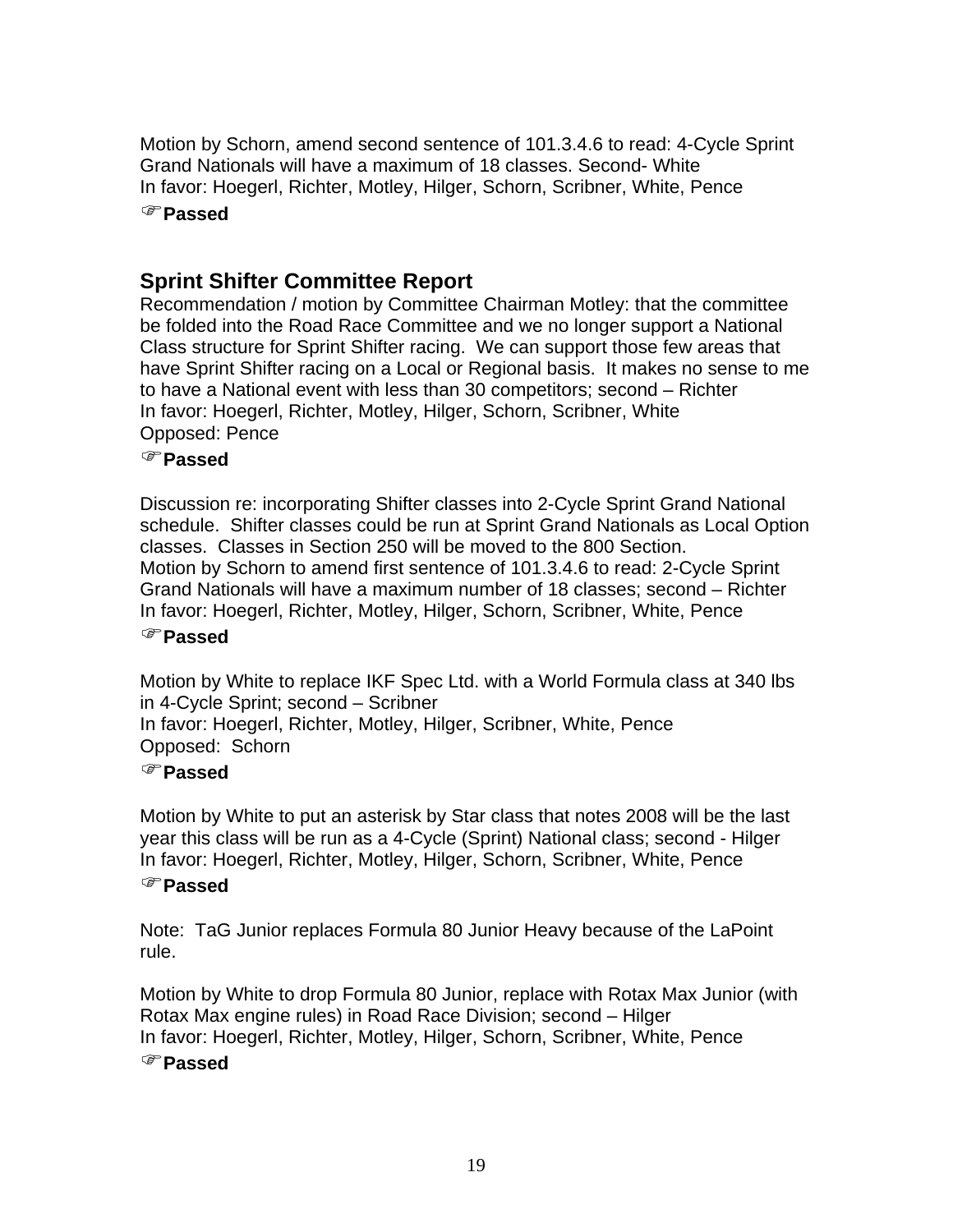Motion by Scribner to remove Yamaha Sportsman Heavy and replace with IKF Briggs World Formula Medium @ 365 lbs. (in Road Race Division); second – Pence

In favor: Hoegerl, Richter, Motley, Hilger, Schorn, Scribner, White, Pence

## )**Passed**

Note: Will change the name of class # 13 to IKF Briggs World Formula Heavy for continuity.

Motion by Motley to change 676 National Cup: Change name to I.A.M.E. Cup. Rules to be changed to be identical with 675 Leopard rules.

Subject to negotiation, National Cup cylinders can be retained for 2008 only with the addition of 15 lbs and an external identification. If acceptable exchange program can be established, the 15 lbs. program will not be implemented. Additional promotion and incentives for I.A.M.E. Cup will be announced. Second – Hilger

In favor: Hoegerl, Richter, Motley, Hilger, Schorn, Scribner, White, Pence

)**Passed**

# **Dates for 2008 Grand Nationals**

4 Cycle Sprint @ Portland Karting Assoc., McMinnville OR: July 1-4, 2008 4 Cycle Spdwy @ Huron Kart Club/Rolling Thunder, Huron SD: July 7-11, 2008 2 Cycle Spdwy/SM @ Tri-County Karter/Delaware, Delaware, IA: July 28-Aug 1 2008

Motion by White to accept 4-Cycle Sprint, 4-Cycle Speedway and 2-Cycle Speedway / Speedway Midget dates; second – Hilger

In favor: Hoegerl, Richter, Motley, Hilger, Schorn, Scribner, White, Pence

## )**Passed**

Road Race @ Portland Karting Assoc., Portland OR: July 15-18, 2008 Motion by Schorn to accept; second – White

In favor: Hoegerl, Richter, Motley, Hilger, Schorn, Scribner, White, Pence )**Passed**

2 Cycle Sprint/Shifter @ Santa Maria Karting Assoc., Santa Maria CA: July 29- Aug 2, 2008 **TABLED** 

# **Local option classes for 2008 Grand Nationals 4 Cycle Speedway**

*a. Open Class* 

*b. Stock Super Heavy @ 390 lbs (min. driver weight 200 lbs)*  Motion by White to accept these classes; second – Hilger In favor: Hoegerl, Richter, Motley, Hilger, Schorn, Scribner, White, Pence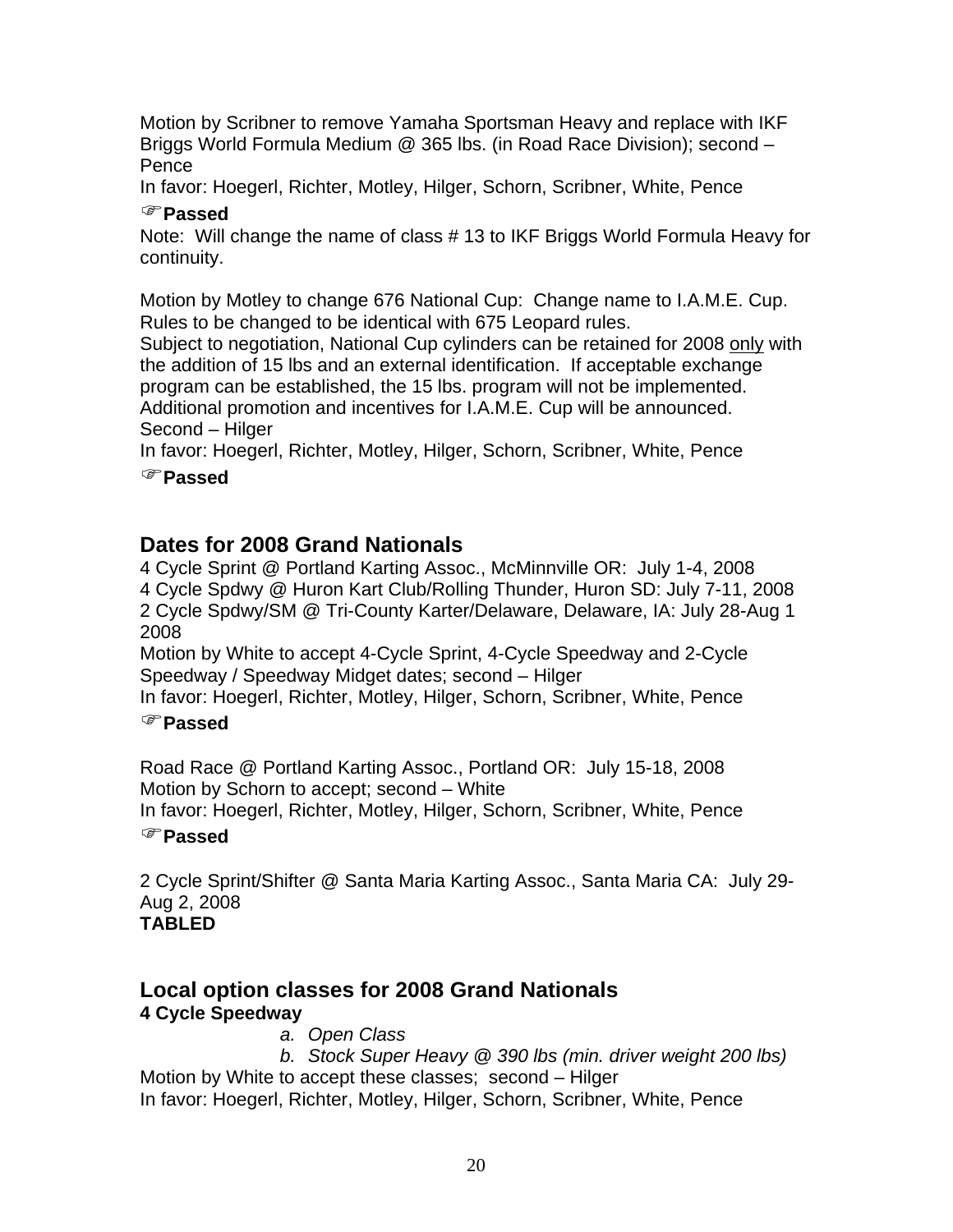#### )**Passed**

#### **2 Cycle Speedway/Speedway Midget**

- *a. Yamaha Limited Heavy*
- *b. Junior Champ*
- *c. Senior Champ*
- *d. Kid Kart Exhibition Only*

Motion by Pence to accept these classes; second – Motley

In favor: Hoegerl, Richter, Motley, Hilger, Schorn, Scribner, White, Pence

#### )**Passed**

Motion by Schorn to eliminate the 3-punch requirement for the 2008 2-Cycle Speedway Grand Nationals; as per Rieken's request, a \$15 fee would be assessed for entrants without 3 punches; second – Motley In favor: Schorn

Opposed: Hoegerl, Richter, Motley, Hilger, Scribner, White, Pence

### )**Failed**

### **4 Cycle Sprint**

- *a. Junior II IKF World Formula Heavy*
- *b. IKF World Formula Masters*
- *c. Animal Super Sportsman Heavy*

Motion by White to accept these classes; second – Scribner

In favor: Hoegerl, Richter, Motley, Hilger, Schorn, Scribner, White, Pence )**Passed**

## **Road Race**

- *a. WC Superstock CR125*
- *b. WC TaG*
- *c. ET Racer*
- *d. 80cc Laydown*
- *e. WC World Formula*
- *f. I.A.M.E. Cup*

Motion by White to accept these, subject to approval of rules for 80cc Laydown as a Regional Championship class. Second – Motley

In favor: Hoegerl, Richter, Motley, Hilger, Schorn, Scribner, White, Pence

#### )**Passed**

### **2 Cycle Sprint/Shifter TABLED**

## **2009 Grand National Bids**

Bids have been received for the 2009 Grand Nationals (21 months away). The Board selected the following tracks to complete a Questionnaire, pursuant to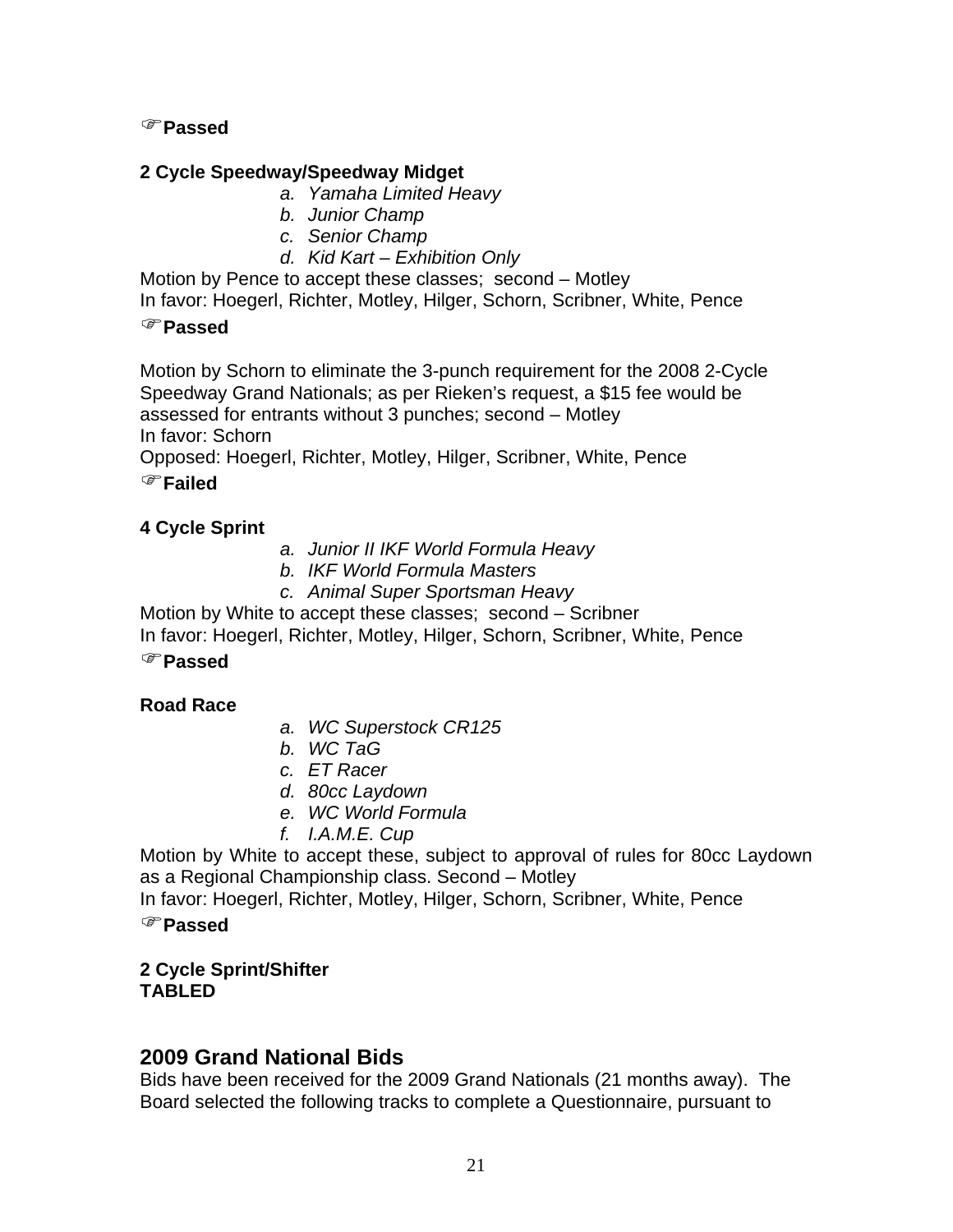Section 101.3.6. The Questionnaire must be completed and returned to the IKF Office by January 5, 2008. This Questionnaire will become part of their Contract. An evaluation of the fee schedule for the Grand Nationals will be conducted in terms of price per entry per level of participation.

## **2 CYCLE SPRINT/SHIFTER**

|                                                        | McMinnville OR             |
|--------------------------------------------------------|----------------------------|
| <b>Shasta Kart Track</b>                               | <b>Redding CA</b>          |
| Desert Park Raceway                                    | Reno NV                    |
|                                                        |                            |
| <b>Shasta Kart Track</b>                               | <b>Redding CA</b>          |
| Santa Maria Karting Association Santa Maria Kart Track | Santa Maria CA             |
|                                                        | <b>McMinnville Raceway</b> |

### **2 CYCLE SPEEDWAY/SPEEDWAY MIDGET**

| Albuquerque Spdwy Karting | Harvey Caplin Mem. Spdwy Albuquerque NM |          |
|---------------------------|-----------------------------------------|----------|
| Huron Kart Club****       | <b>Rolling Thunder Speedway</b>         | Huron SD |

### **4 CYCLE SPEEDWAY**

David/Carrie Snyder **I-20 Speedway** Winona TX Huron Kart Club Rolling Thunder Speedway Huron SD Copper Creek Motorsports Park \*\* Copper Creek Motorsports Park Superior WI

## **ROAD RACE**

Reno-Fernley Track Fernley NV

\*\* Bid received September 11, 2007 (After deadline) \*\*\* Wishes to combine the 2 Cycle Sprint/Shifter & 4 Cycle Sprint GN \*\*\*\*Wishes to combine the 2 Cycle Speedway & 4 Cycle Speedway

## **Sunday Session**

Directors in attendance: Jack Hoegerl, Gary Richter, John Motley, John Pence, Wayne Brown, Bill Hilger, Mike Schorn, Rick Scribner, Syd White

Members and guests in attendance: (Sunday) Ralph Woodard, Roger Miller, Don Holmboe, Rod Verlengiere, Adam Verlengiere, Sharon Barros.

# **Action from Saturday Session Changed**

Motion by White to make 101.3.4.6 to read: 2-Cycle and 4-Cycle Sprint Grand Nationals will have a maximum of 16 Grand National classes and 18 total classes, counting promoters Regional Championship class options. Promoter may choose to drop up to 2 of the listed Grad Nantioanl classes if felt participation will be low in that Region. Second – Schorn In favor: Hoegerl, Richter, Motley, Hilger, Schorn, Scribner, White, Pence

)**Passed**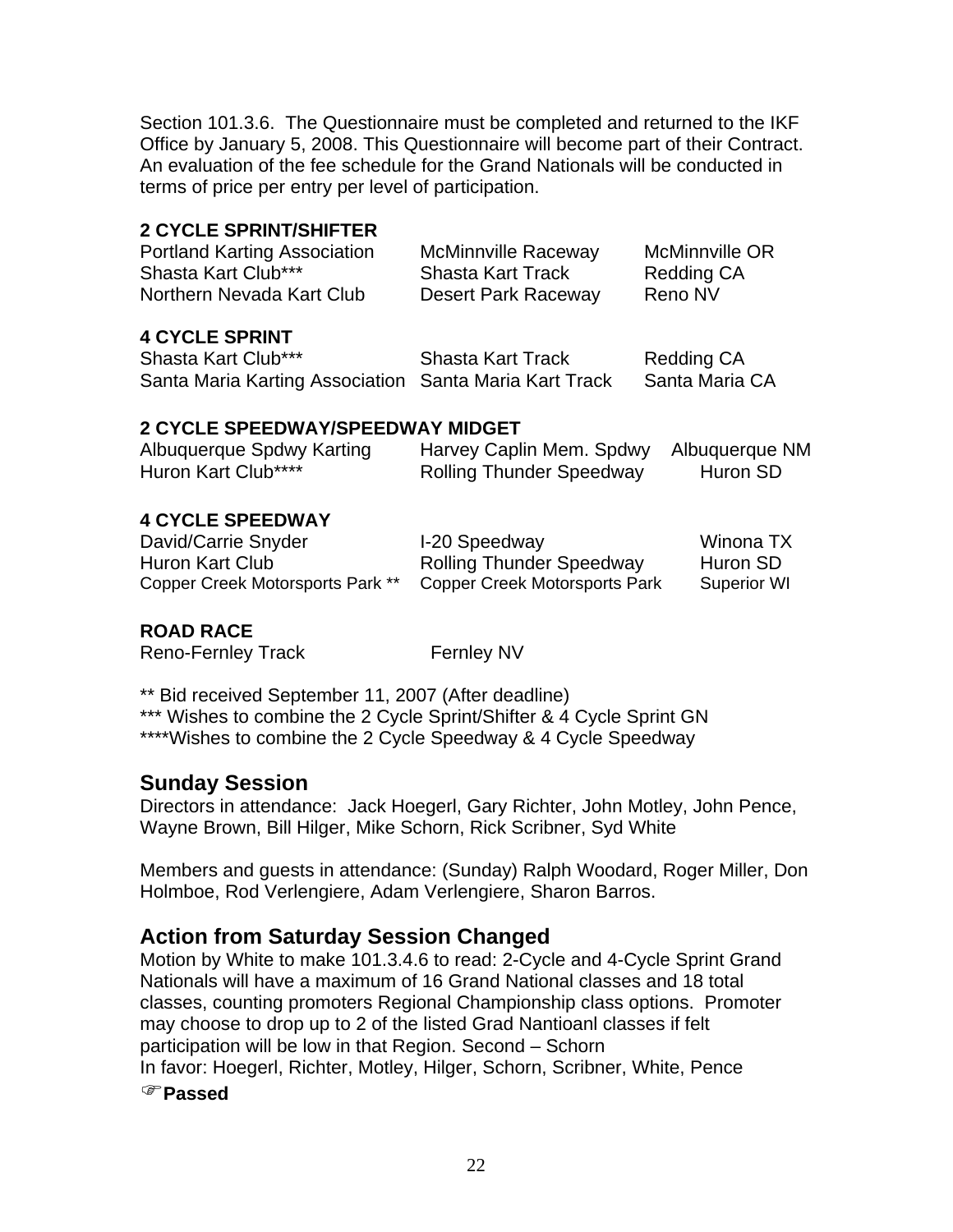Motion by White, IKF Sprint and Road Race Hall of Fame Experts may enter the Grand National in their Expert Division without participating in three Regional events, upon renewing their IKF membership. Second – Motley In favor: Hoegerl, Richter, Motley, Hilger, Schorn, Scribner, White, Pence

)**Passed**

## **Director Issues**

Move Ltd. Modified Animal (4-Cycle Sprint) from Tire Group 2 to Tire Group 3; second – Schorn In favor: Hoegerl, Richter, Motley, Hilger, Schorn, Scribner, White, Pence )**Passed**

# **IKF Governors, Coordinators and Committee Appointments**

Motion by Pence to appoint Scribner as National Coordinator for 2008; second – White.

In favor: Richter, White, Pence, Brown Opposed: Hoegerl, Motley Schorn Abstain: Scribner, Hilger

## )**Passed**

Rule Book Coordinator: Jack Lehmann Rule Text Editor: Syd White Track / Club / Promoter Relations: IKF Office Waiver Chairperson (Sprint): Gary Richter Waiver Chairperson (Road Race): Mike Schorn Waiver Chairperson (Speedway): Bill Hilger

Region 1 Coordinator (Sprint): Joan Cressi

Region 3 Coordinator (Speedway): Andy Bear Wisconsin Governor: Mark Alton

Region 4A Coordinator (Speedway): Adam Mollenkolpf New Mexico Governor: Jeff Miller (elected)

Region 4B Coordinator (Road Race): Jim McMillan Coordinator (Speedway): Pat Kuntz Coordinator (Speedway Pavement): Francis Rougeou Louisiana Governor: Francis Rougeou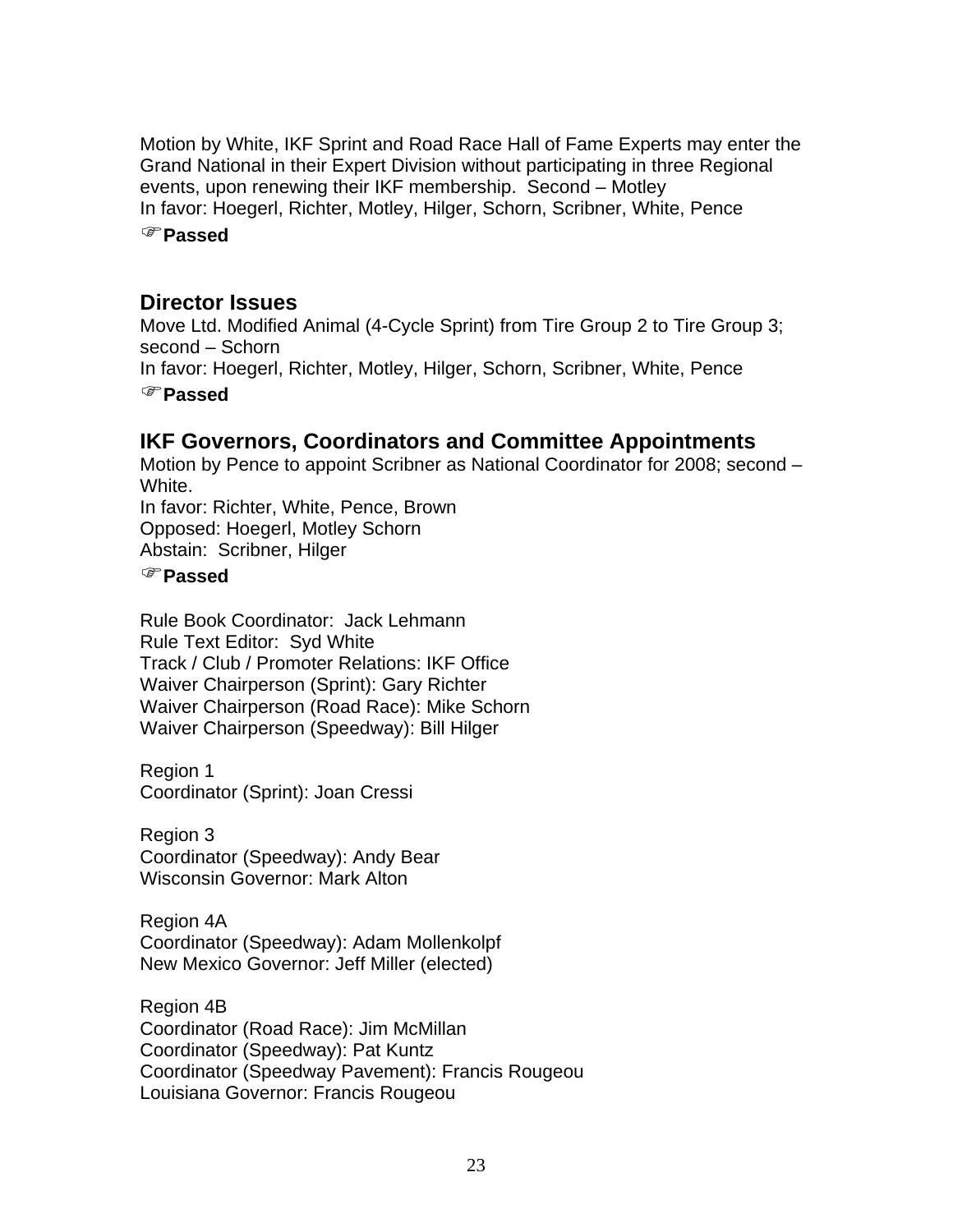Texas Governor: David Snyder

Region 5 Coordinator (Sprint / Spdwy Pavement / Spdwy): Sharee Hoegerl Iowa Governor: Corey Kemp

Region 5A Coordinator (Speedway): William Hilger Nebraska Governor: William Hilger Kansas Governor: Frank Merando South Dakota Governor: Loren Zomer

Region 6 Coordinator (Road Race / Sprint): John Wood Idaho Governor: Larry Kurpiewski Oregon Governor: Ray Knight Washington Governor: Bob Thompson

Region 7 Coordinator (Sprint): Tabled Arizona Governor: Dan Maracle Hawaii Governor: Tim Hultquist South California Governor: Sharon Barros

Region 8 Governor and Coordinator: Don Choquer

Region 10 Coordinator / Governor: Gabe Kadjy

Region 11 Coordinator (Sprint): Gary Richter Coordinator (Road Race): Roger Miller Northern California Governor: Roger Miller Northern Nevada Governor: Ed Dietrich

Motion by White to accept these appointments; second – Pence In favor: Hoegerl, Richter, Hilger, Schorn, Scribner, White, Pence Abstain: Motley

#### )**Passed**

Advisory Committees National Tech Director 2-Cycle: Jack Hoegerl Committee: Lynn Haddock, Terry Ives, Ron Emmick, John Motley National Tech Director 4-Cycle: Syd White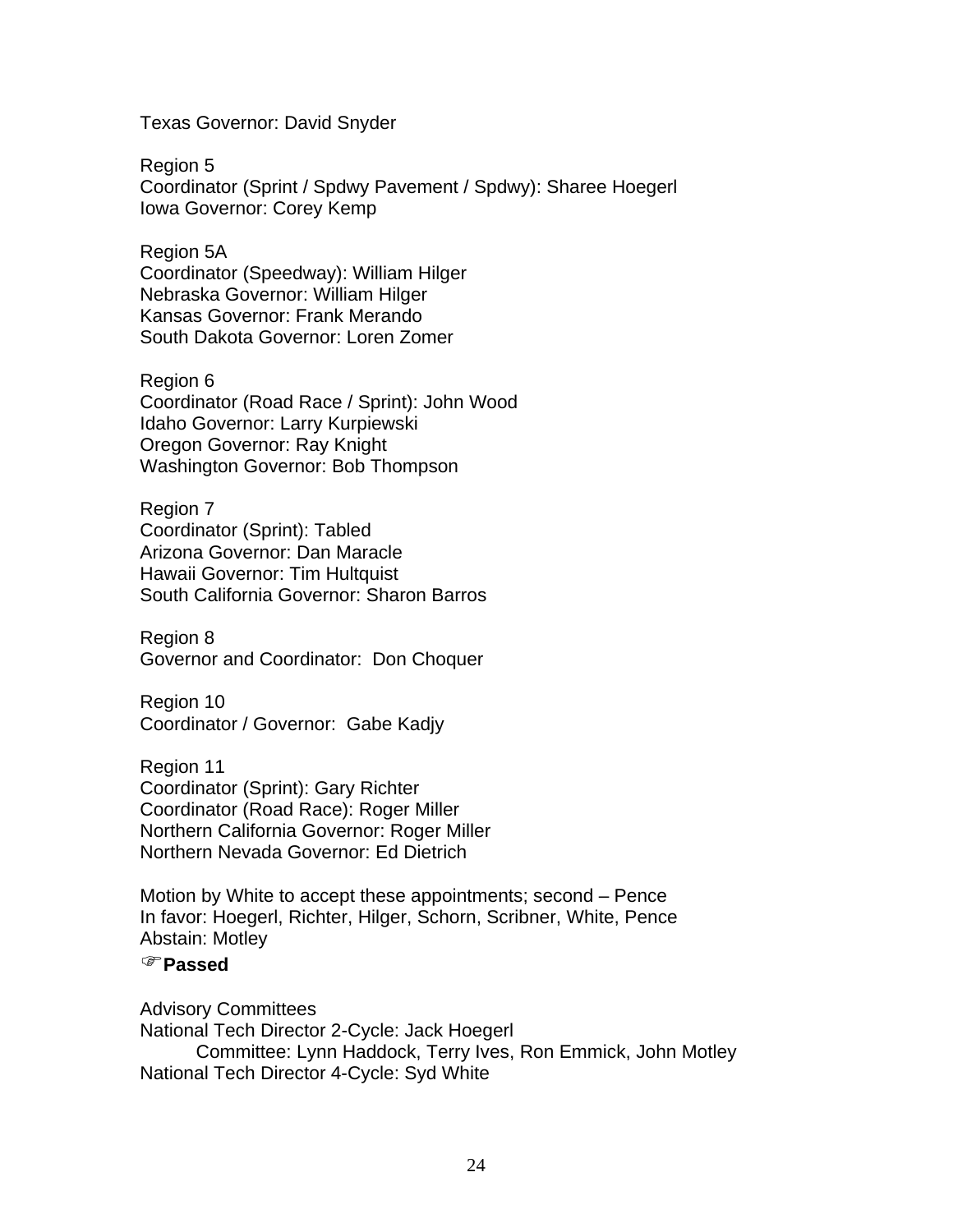Committee: Mark Alton, Roger Cathey, Lee Miller, Jody Mitrevics, Terry Nash, Chuck Sloggett, David Snyder

Shifter Tech Committee Chair: John Motley

Committee: Terry Hegar

Road Race Committee Chairman: Don Holmboe

Committee: Wayne Brown, Debbie Kuntze, Chris Hegar, Roger Miller Sprint Committee Chairman: Gary Richter

Committee: Roger Miller, Art Verlengiere, Glenn Araki, John Motley, Don St. Ours

Speedway Committee Chairman: Bill Hilger

Committee: Andy Bear, Dan Koopman, Adam Mollenkopf, David Snyder, Ralph Woodard

TaG Committee Chairman: John Motley

Committee: Wayne Brown, Debbie Kuntze, Terry Nash, Rick Scribner Motion by White to accept these appointments; second – Hilger

In favor: Hoegerl, Richter, Hilger, Schorn, Scribner, White, Pence, Motley

)**Passed**

# **Committee Reports**

**2-Cycle Committee Report** presented by Hoegerl

I have been in phone contact with committee members John Motley, Lynn Haddock, Ron Emmick and Terry Ives. I have received input from all members, and have kept all members informed of updates and changes. Ives and Motley are planning to attend the Sept. Board meeting and report their personal input. Committee members felt that we had a quiet and uneventful year in terms of tech issues.

I had the opportunity to work with Motley and Ives at the 2007 IKF Sprint Grandnationals. I also have weekly conversations with Motley.

Items which have been brought up for discussion:

a) New 125 KF Series Engines. Also called the long life 125cc engines by the Europeans. These engines are single cylinder, 125 cc capacity, water cooled with internal water pump, dry centrifugal clutch, electric start and balance shaft. They were homologated by CIK in 2006 to be run from 2007 thru 2009. A three year Homologation. We would hope the IKF Board would discuss possible joint homologation with other major karting organizations for the future. Currently Parilla ReedJet is the only reed valve engine that renewed engine homologation with IKF for 2008. This means over the years, seven other engines have fallen out of homologation. Because of the KF Series engines becoming the future, we expect the current engines to become obsolete. The KF engines retail around \$4,000. Stars of Tomorrow is currently deciding what to do for 2008 by looking at the KF engines.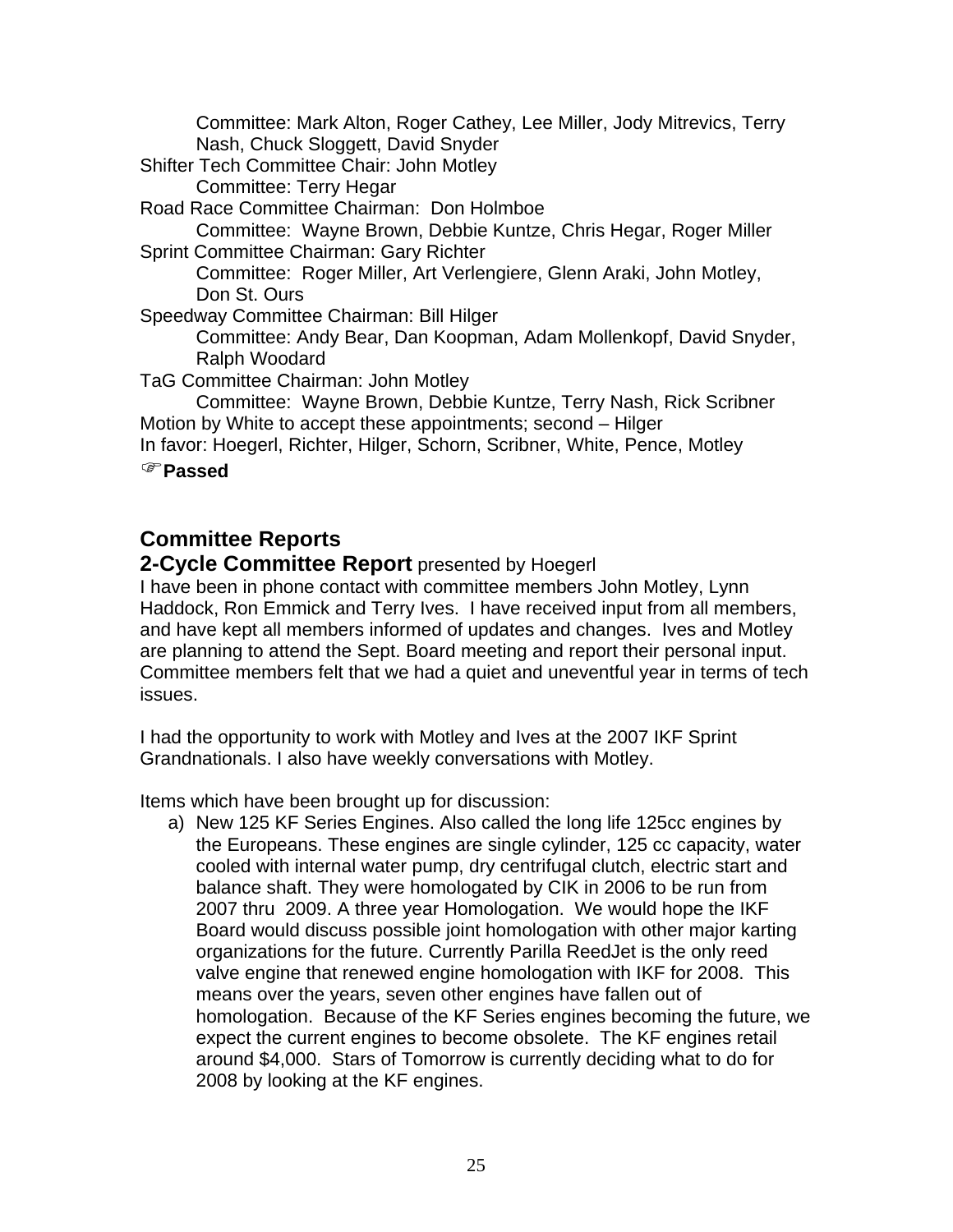- b) Even through it concerns the TAG Division, there appears to be support for a Tag Leopard engine only class. This would allow direct cross over into the TAG classes, allowing competitors to enter more classes.
- c) There is also some interest in 100cc electric start engine packages to compliment the success of the TAG program. I have seen these engines in reed valve and piston port configurations,
- d) Kid Kart engines for Carb Jet size will list a minimum of .020 and a maximum no-go of .026.
- e) The HPV engine will be coming with PVL ignitions. Next shipment (October '07); this ignition is already approved for other engines.
- f) Horstman will manufacture HPV mufflers as requested by IKF with welded end caps; mufflers will not be black as they are now. Looking at a 2009 implementation; requested usage of high temperature silicone to stop end cap leakage in 2008.
- g) Requested for 2009 IKF mandate clutch drums and friction disks have Horstman logo engraved on them. Drums engraved now, and friction disks in process. This will allow time for competitors to use current stock.

All current members of the 2-Cycle Tech Committee have offered their services for 2008. I feel we have a good working relationship between members.

# **4-Cycle Committee Report** presented by White

Grand Nationals

Lee Miller headed Tech at Speedway Grands with help from other members of the Committee. There were several DQ's, nothing controversial or weird. I have heard no comments on the suitability of having an Appointed Tech Director who was intimately involved with competitors at the event.

Syd White headed Tech at Sprint Grands with help from other member of the Committee, one local motor builder and one previous member of the Tech Committee. There were no DQ's. I have heard no comments on the suitability of having an Appointed Tech Director who was intimately involved with competitors at the event.

One issue from Sprint GN is the configuration of the fueling/de fueling apparatus used by the Club. I did not inspect this prior to race week and there were several complaints of contaminated fuel due to inexperience with methanol and lack of filters on the equipment. In the future, Appointed Tech Dir. needs to approve the fueling apparatus while there is still time for problems to be corrected. The host track needs to use the fueling system for at least one race to be sure everything works.

TECH RULE changes for 2008 recommended by the Committee

In 401.16.2 Change the citation to 105.2.1.20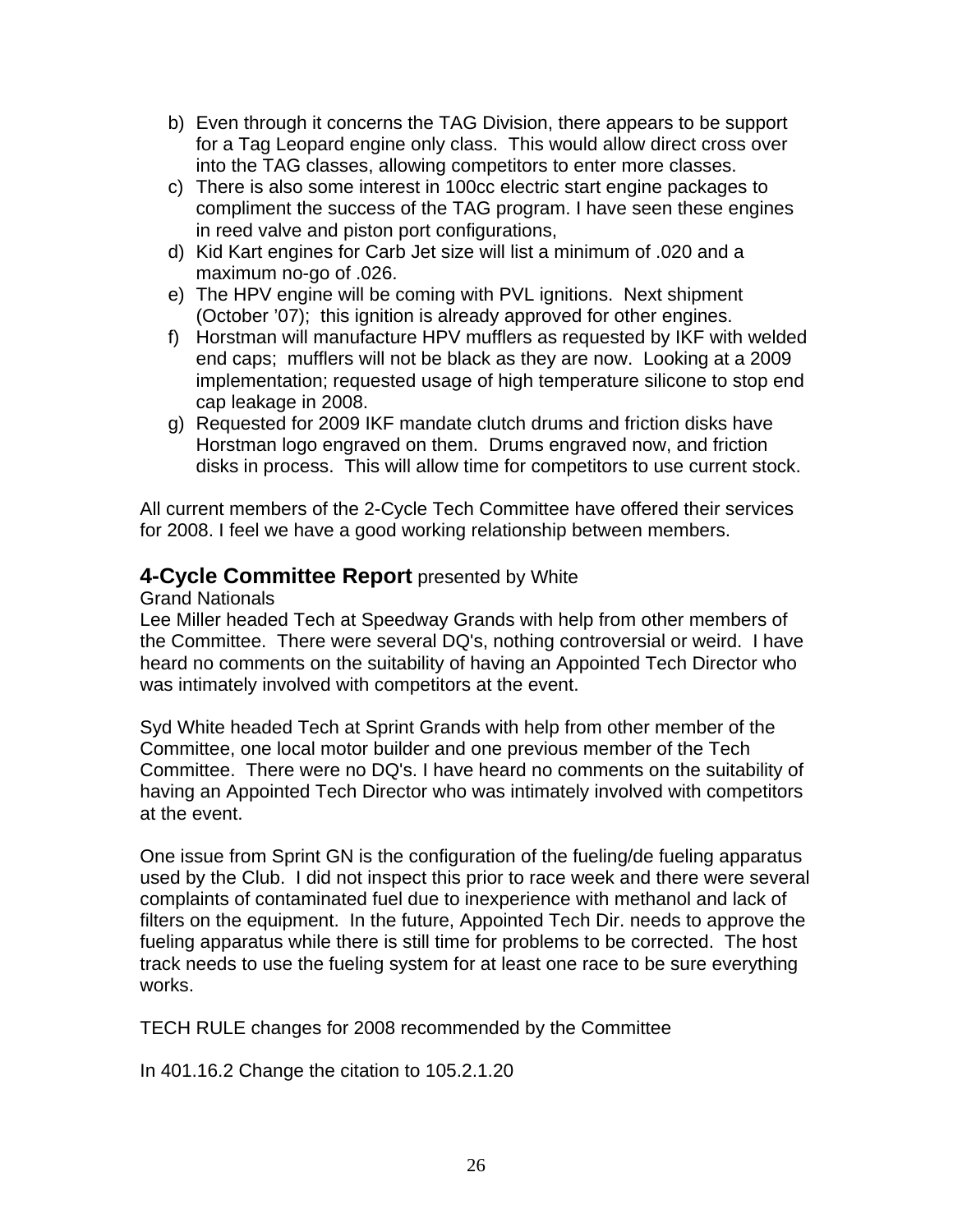Deletions are struck through, additions are in *red*.

At 711 Replace all with note: See 2007 IKF Competition Regulations and Technical Manual for these rules.

At 712 Replace all with note: See 2007 IKF Competition Regulations and Technical Manual for these rules.

Animal Rules 716.13 add as second sentence: *After 1/1/09 B&S head gasket with logo is required.* 

716.13.1 Change all to: *Minimum thickness allowed is .042", measured with micrometer from inside cylinder hole of gasket. B & S Fire ring gasket is measured only on the metal fire ring. Non fire ring gasket is measured between the head bolt holes.* 

716.16.3 Change all to: Minimum intake and exhaust valve length is 3.250". After 1/1/09 The minimum will become 3.262".

716.21.2 Add, as second sentence: *No go is to be inserted at 12-6 and 9-3 o'clock positions only.* 

716.21.2 add as third sentence: Smaller diameter, below port liner area, is .855" no go.

World Formula Rules 717.5 Delete: Removal of factory sealing washer is not allowed.

Add: 717.10.7 No go of bottom hole in left side brass tube is .045". No go of bottom hole in right side brass tube is .033".

717.11.2 Delete all.

717.11.2.1 - the diagram - Delete all

Renumber 717.11.2.2 to 717.11.2.1

717.15 Change all to: Head gasket: Stock B&S head gasket only. B&S "Fire Ring" head gasket is legal.

*Minimum thickness allowed is .042", measured with micrometer from inside cylinder hole of gasket. B & S Fire ring gasket is measured only on the metal fire ring. Non fire ring gasket is measured between the head bolt holes.* 

*After 1/1/09 B&S head gasket with logo is required.*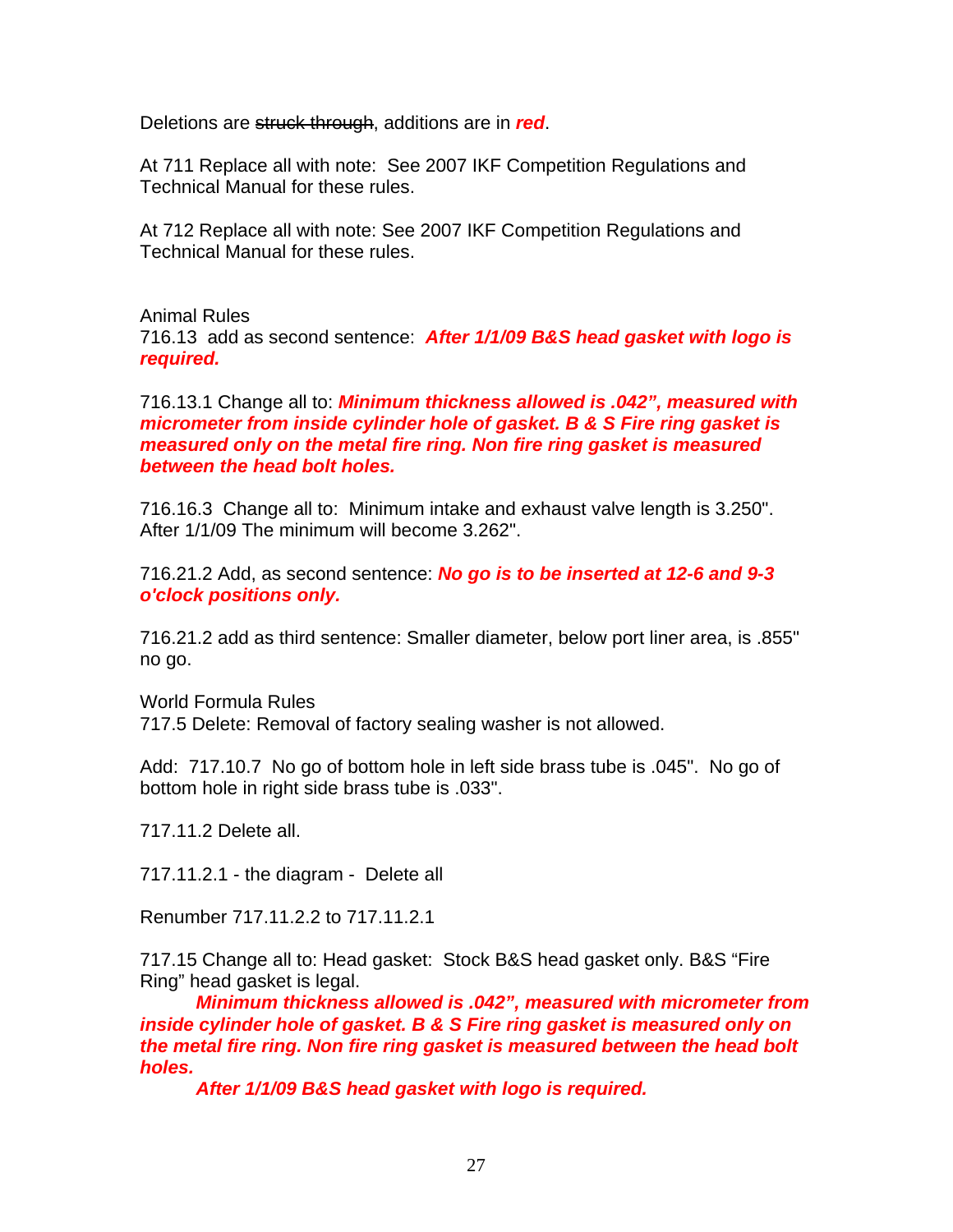717.17 Change all to: Unaltered stock B&S PVL 4 legged coil is required. PVL coil must be used with PVL flywheel. Attachment bolts must not be altered.

717.17.3 Change all to: There must be resistance from spark plug connector to ground.

717.18 Change all to: Flywheel: Stock cast iron flywheel or B&S PVL flywheel is required legal. PVL flywheel must be used with PVL coil. No machining, glass beading, sandblasting, painting or coating of flywheel is allowed. Minimum factory overspray is allowed.

Delete 717.18.1

Renumber 717.18.2 to 717.18.1

Renumber 717.18.3 to 717.18.2

Change renumbered 717.18.2 to: Stock flywheel key is required. Width to be .1825" - .1875".

717.24.1 Change all to: Minimum from top of piston to top of wrist pin on the side to which the arrow points, measured with a depth gauge placed on the piston crown parallel to the wrist pin is .658" .680".

#### Change 717.24.4 to **For 2007 only,** The "kidney bean" top of the piston may be machined to maintain the .020" piston pop up. If piston is machined:

- a) Deck must have unaltered factory machine marks
- b) Pop up must be .017" .020"

c) Stock angle of top of piston must be maintained. Angle will be checked by placing factory stock piston crown to crown with machined piston with skirts on a flat surface. Opposite piston skirts must be parallel.

d) Distance from piston top, measured with depth gauge with base set parallel to, and centered over wrist pin, must exceed .*680"*.

Add 720 OHV Blue Wazoom Rules as follows:

#### **720 Animal Blue Wazoom Rules**

This engine is to be run as originally manufactured by Uncle Frank's (UF) in Omaha, Nebraska with no modifications of any kind.

In order to assure that no modifications are performed, the side of the engine is sealed along with the head. Both side cover and head seals are required in order for the participant to be allowed to race. No tampering of any kind is allowed. The seals are not to be re-used.

The following specifications are to aid the Tech personnel in determining whether the engine has been altered after original manufacture. In no way do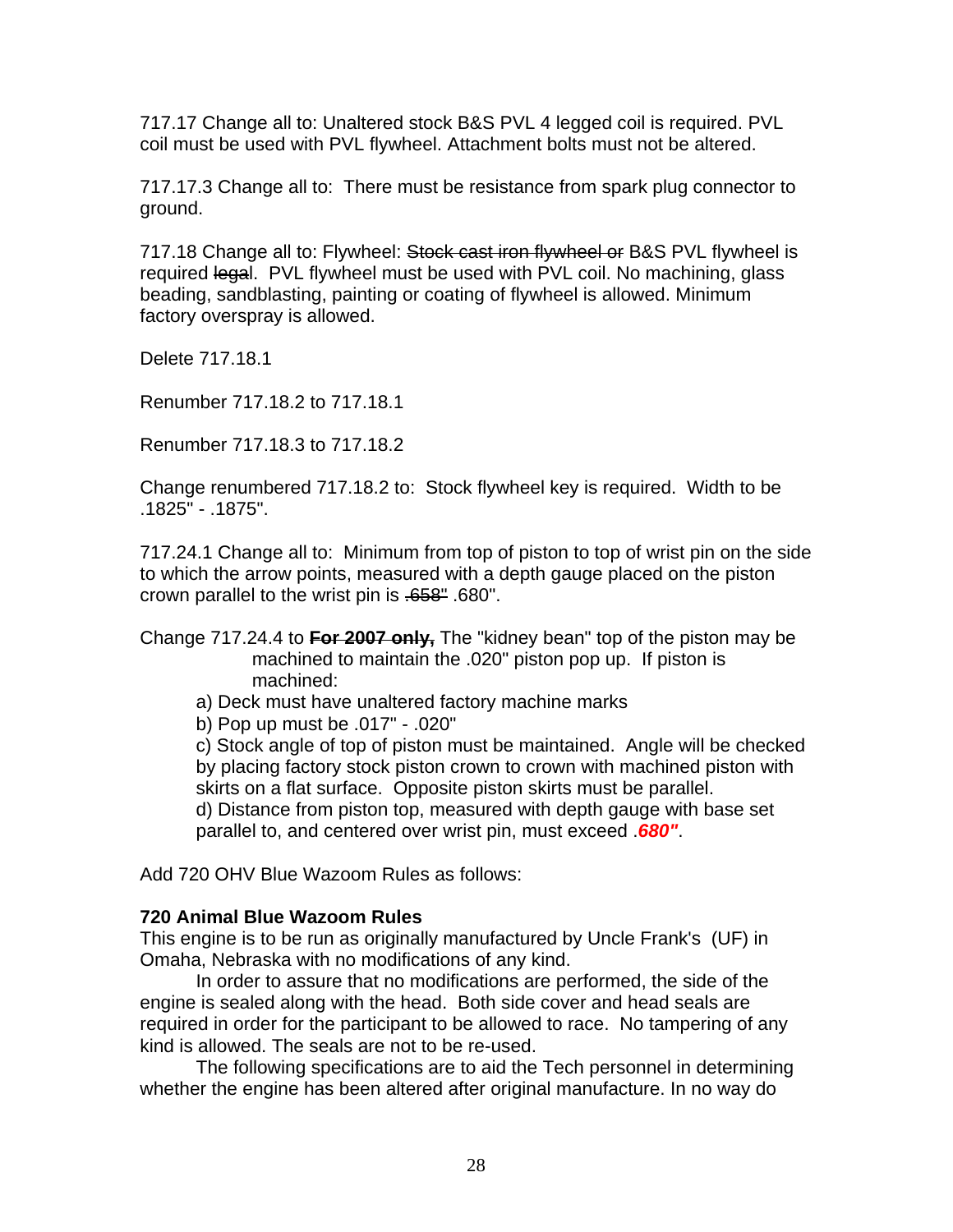these specifications constitute a need for, nor permission, for additional blue printing. Any other method of determining the legality of the engine is OK.

Tech gauging is available from Uncle Frank's upon request. After an engine is re-built, it must be re-checked and re-sealed by an Authorized Service Center. Most items are stock, un-altered parts from Briggs & Stratton. Most parts can be compared to known Briggs & Stratton stock parts. Those parts that are not Briggs & Stratton parts can be compared to known stock parts from Uncle Frank's.

**720.1 Technical Procedure:** Engine to be run as supplied from UF factory. No blue printing allowed. Check side cover and head seals for tampering. Any part or parts may be removed from motor for inspection and measurement.

## **720.2 Carburetor, Manifold, Air Filter Adapter, Air Filter**

**720.2.1** Zama .820 Carburetor with butterfly throttle assembly. Venturi, .820 no-go. Carb must be stock with single pumper stack of original style on carburetor.

**720.2.2** Inspect carburetor for "as cast" venturi surface.

- **720.2.3** Inspect dump tube for original installation.
- **720.2.4** Check for additional holes, or enlarged holes in carburetor.

**720.2.4.1** Hi-speed needle seat .070" no-go.

- **720.2.4.2** Lo-speed needle seat .070" no-go.
- **720.2.4.3** Inlet needle seat .055" no-go.
- **720.2.5** Remote carb needle adjusters are allowed.
- **720.2.6** Inspect manifold for angle cuts and offset bolt pattern.

**720.2.6.1** Manifold bore, block end: .950" no go, at carburetor end: 1.000" no go,

**720.2.6.2** Manifold length, 1.680" to 1.700".

**720.2.6** Air filter adapter to measure less then 1.00" long, tapering to 1.070" small I.D., no radius allowed.

**720.2.7** Inspect air filter. Modifications to direct the flow of air are not allowed. Filter may not act as a ram tube (top must be of equal or more dense material then sides.) A ram tube shall be defined as anything designed, built or installed in such a manner to deliver air to the engine air intake above the pressure or flow that there would be without it present.

#### **720.3 Header**

**720.3.1** Header must be stock from Uncle Frank's, no tampering. Minimum length 12", Maximum length 13" when measured with a 1/4 inch wide steel tape in the bore of the header.

**720.3.2** Header may be wrapped. Exhaust gas thermocouple allowed. If header is run without temp probe, mounting hole must be sealed.

**720.3.3** Unaltered RLV muffler #4103 is required. Muffler may not be wrapped, painted, coated or otherwise altered.

## **720.4 Flywheel Cover**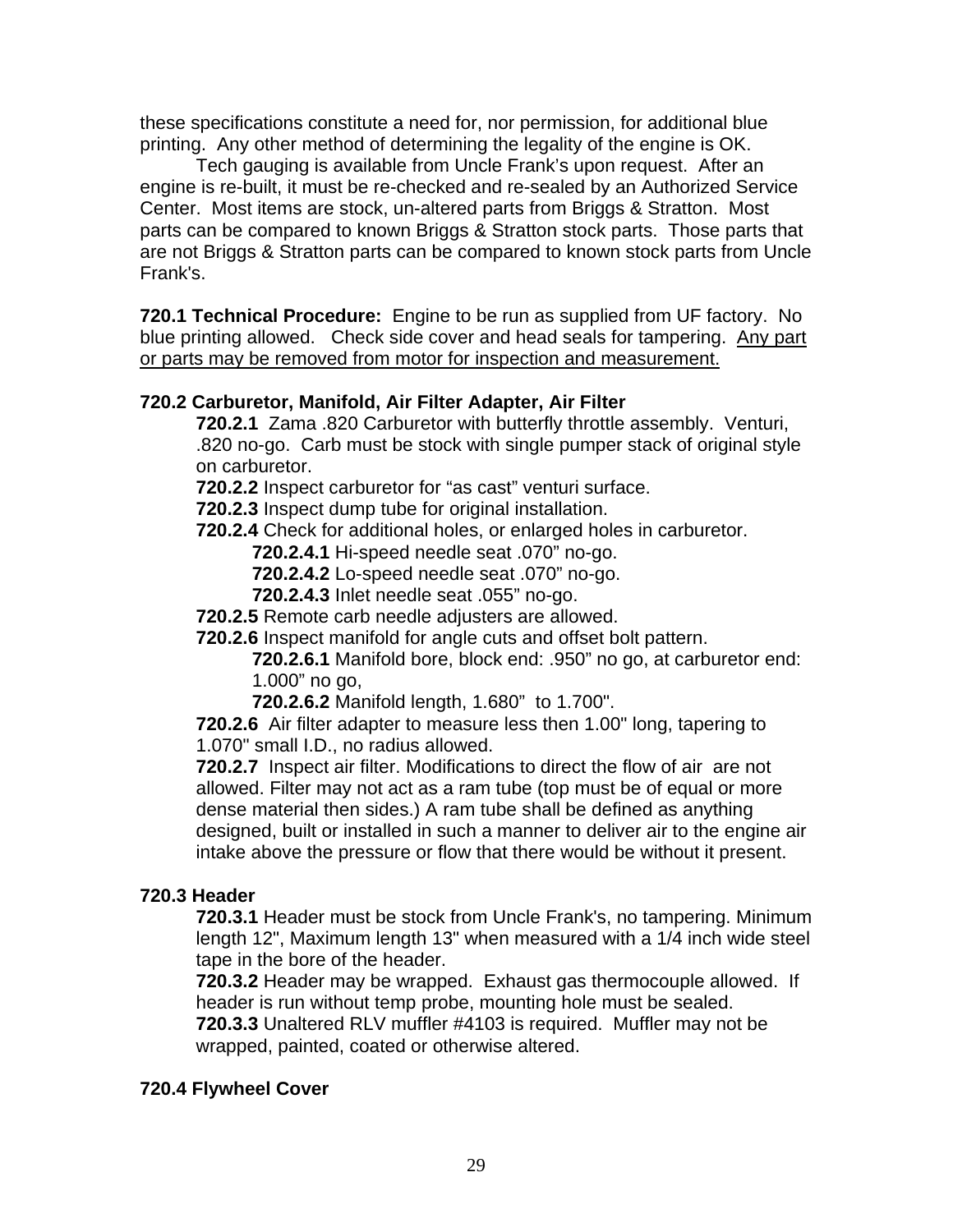**720.4.1** Cover must be stock from B&S factory.

**720.4.2** Uncle Frank's supplied flywheel screen only. No alteration to flywheel screen. Taping of screen is permitted.

**720.4.3** Sheet metal may be repainted or plated.

#### **720.5 Fuel Pump**

Inspect for a single Briggs & Stratton #808656 fuel pump. Pump must be as supplied from B&S.

#### **720.6 Rocker Cover**

**720.6.1** Rocker cover must be stock from UF. No modifications of any kind allowed.

**720.6.2** Rocker cover gasket must meet stock configuration. No sealer allowed.

**720.6.3** Filter or tube may be fitted to outlet. No welding or tapping of valve cover allowed.

**720.6.4** Any breather lines used on engine must be run to a catch can.

### **720.7 Camshaft Profile**

Must be taken before head is removed.

**720.7.1 Max lift** allowed is .286" measured at the valve spring retainers with lash set at zero.

**720.7.2 Cam Profile**, taken off valve spring retainers with lash set at zero and with TDC set by positive stop method.

**720.7.2.1** Intake, as valve is opening, is to reach 8 degrees ATDC before .100" lift.

**720.7.2.2** Intake, as valve is closing, is to reach 38 degrees ABDC after .100" lift.

**720.7.2.3** Exhaust, as valve is opening, is to reach 36 degrees BBDC before .100" lift.

**720.7.2.4** Exhaust, as valve is closing, is to reach 7 degrees BTDC after .100" lift.

#### **720.8 Cylinder Head**

**720.8.1** Head bolts must be stock from B&S. Dowel pins must be present. **720.8.2** Check for one B&S factory head gasket. After 1/1/09 B&S head gasket with logo is required.

**720.8.3** Head must be stock from Uncle Frank's. Spark plug non-tech. Bead blasting is allowed to remove carbon.

**720.8.4** Combustion chamber must remain as cast . Check width of combustion chamber at the widest part across the valve seat area with a 2.640" no-go.

**720.8.5** Depth at the floor of the head is .300" minimum.

**720.8.6** Rocker arms must be stock from Uncle Frank's. No modifications allowed.

**720.8.7** Ball Rocker: Must be stock from B&S.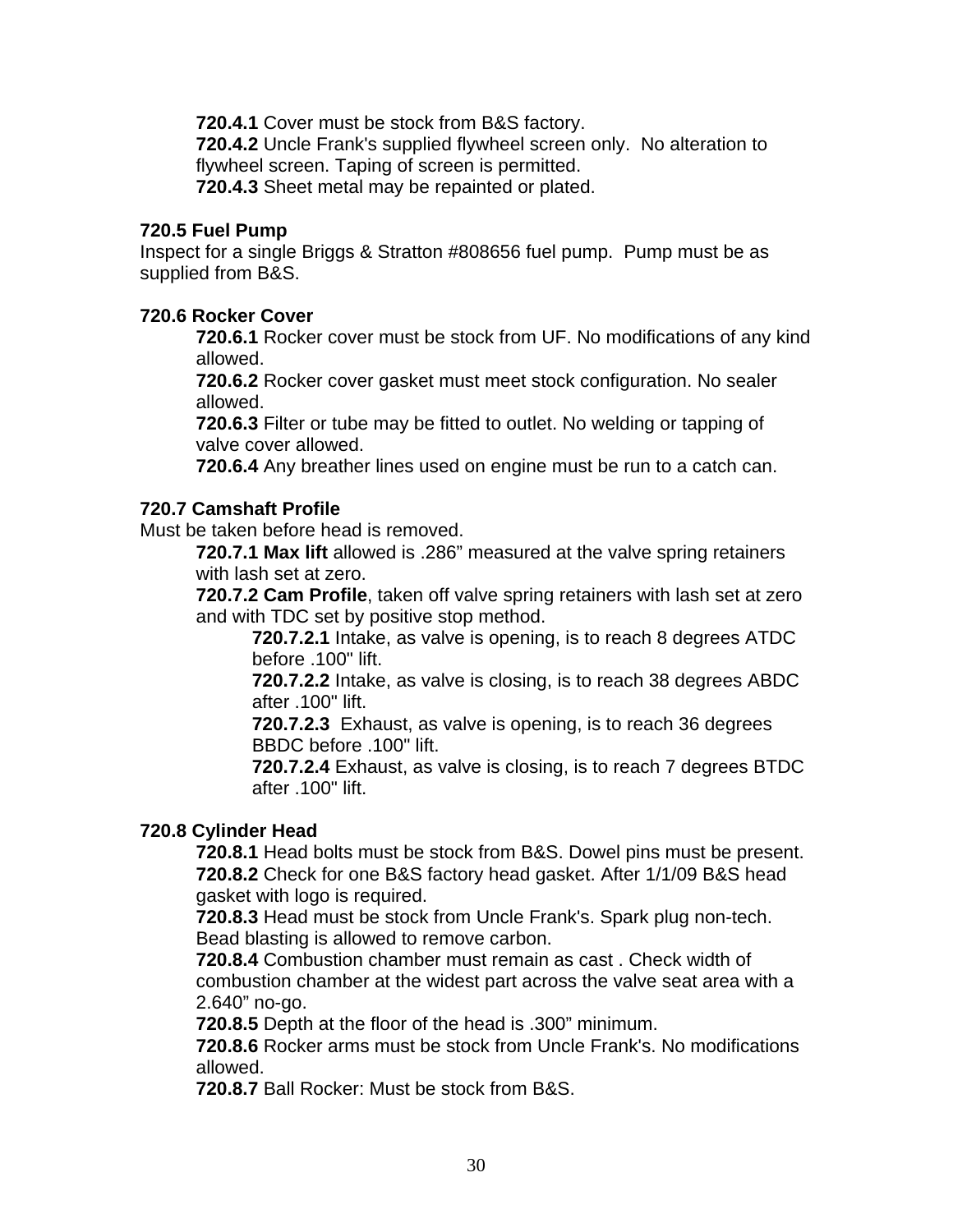Diameter .600" +/- .010".

**720.8.8** Ports must be stock from UF. No additional porting, polishing or dimpling allowed.

**720.8.8.1** Carb inlet port: .950" no-go when checking 90 degrees to line between center of studs, no-go will be straight.

**720.8.8.2** Exhaust outlet port: 1.000" no-go.

Check for a machine cut chamfer at header flange surface.

**720.8.9** Push rods must be stock from B&S.

**720.8.9.1** Diameter is .185" - .190". **720.8.9.2** Length is 5.638" – 5.656".

### **720.9 Valves, Valve Springs, Valve Seats**

**720.9.1** Valves must be unmodified stainless steel from Uncle Frank's. Only one 45 degree face allowed.

 **720.9.2** Tech for single valve springs. Maximum length allowed is 1.250". Keepers and retainers are non tech. Retainer between spring and head surface, if installed, maximum lip thickness of .085".

#### **720.9.3** Valve Seat

**720.9.3.1** Seats must be stock from B&S. Must be one 45 degree angle only on valve seats.

**720.8.3.2** Intake seat diameter is .966" - .972". Check for machined chamfer into port.

 **720.8.3.3** Exhaust seat diameter is .844" - .850" Check for machined chamfer into port.

## **720.10 Deck and Pop Up**

**720.10.1** Only single plane machining of deck surface is permitted. **720.10.2** Piston pop up cannot exceed .015" above block surface in the center of the piston. When measuring piston pop up, set bar stock across piston parallel to wrist pin. Use dial indicator to check pop up in this area.

#### **720.11 Cylinder Bore and Stroke**

**720.11.1** Stock bore is 2.690". Over boring permitted up to maximum of 2.725". No re-sleeving allowed. No circular or machine grooving of cylinder is allowed.

**720.11.2** Maximum stroke is 2.204". Push piston down to take up rod play. Check stroke from BDC to TDC.

#### **720.12 Flywheel**

**720.12.1** PVL Flywheel must be stock from Briggs. No modifications allowed. Plastic fan must be intact.

**720.12.2** Flywheel key must be stock B&S straight key only. Width to be .1825" - .1875"..

**720.12.3** Aftermarket starter nut allowed.

#### **720.13 Ignition Coil**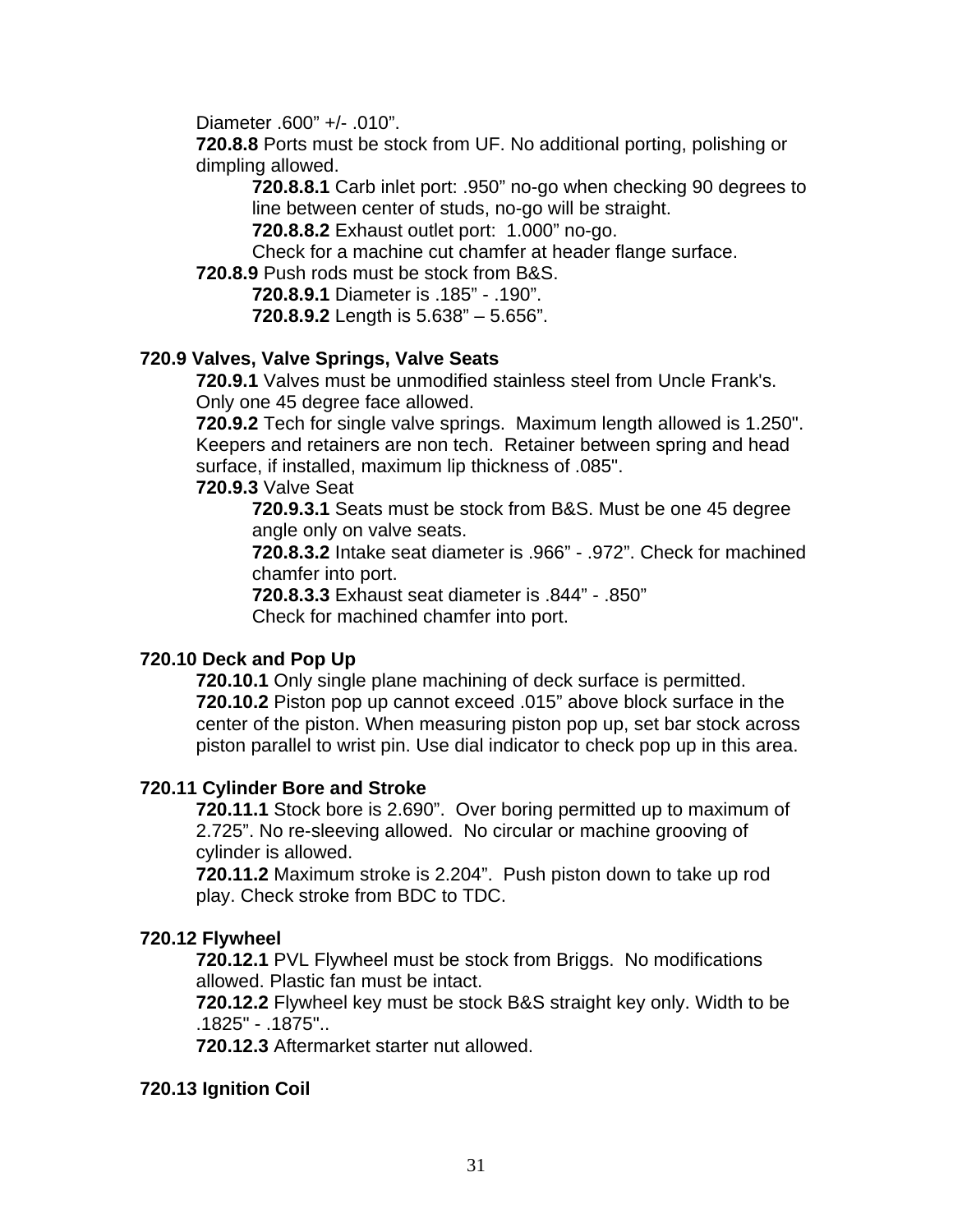**720.13.1** Coil must be stock PVL from B&S. Attachment bolts must be stock from Uncle Frank's.

**720.13.2** Stock from B&S supplied spark plug connector only. Boot allowed.

**720.13.3** There must be resistance from plug wire to ground.

## **720.14 Crankcase Cover, Camshaft, Rod and Piston**

**720.14.1** Shims, if used, to be installed as from B&S.

**720.14.2** Inspect for stock camshaft alignment.

**720.14.3** Camshaft must be stock from Uncle Frank's with stock alignment as supplied from Uncle Frank's.

**720.14.4** Inspect Lifters. Must be stock from B&S.

**720.14.4.1** Lifter diameter to be .820" minimum to .860" maximum. **720.14.4.2** Overall length of lifter to be 1.515" minimum to 1.525" maximum.

**720.14.5** ARC #6247 Billet Rod required. No modifications allowed. **720.14.6** Inspect for unaltered Wiseco #4839 series piston or B&S Animal piston.

**720.14.7** Inspect for B&S Animal or Total Seal rings.

**720.14.8** Crankcase cover must not be modified. PCV valve required on top, front oil fill hole. There must be a tube from PCV valve to catch tank.

**720.15 Crankshaft** must be stock as from B&S.

**720.16 Block:** Must be stock from Uncle Frank's with no alterations, except blocks may be repaired from broken rod damage, providing that repair does not constitute of functional modification of original block. No welding is permitted from the cooling fins upward.. The repair of one coil post is allowed, as long as the remaining post is unaltered.

**720.17 Chain Guard/Clutch cover** is required but may be other than as supplied by Uncle Frank's.

CLASS RULE changes recommended by interested Sprinters on 4 Cycle Tech **Committee** 

At 200.1 move Limited Modified Animal from Tire Group 2 to Tire Group 3 requiring 7.1 rear tires.

At 209: Drop classes Stock Heavy and IKF Spec Ltd. Replace Spec Ltd with IKF Briggs World Formula Light at *340* pounds.

At 209, put \* by STAR with \* under table that states: \*2008 is the last year for STAR in IKF Grand Nationals. This is due to dwindling parts supplies for these motors. Suggestions for a replacement class are welcome.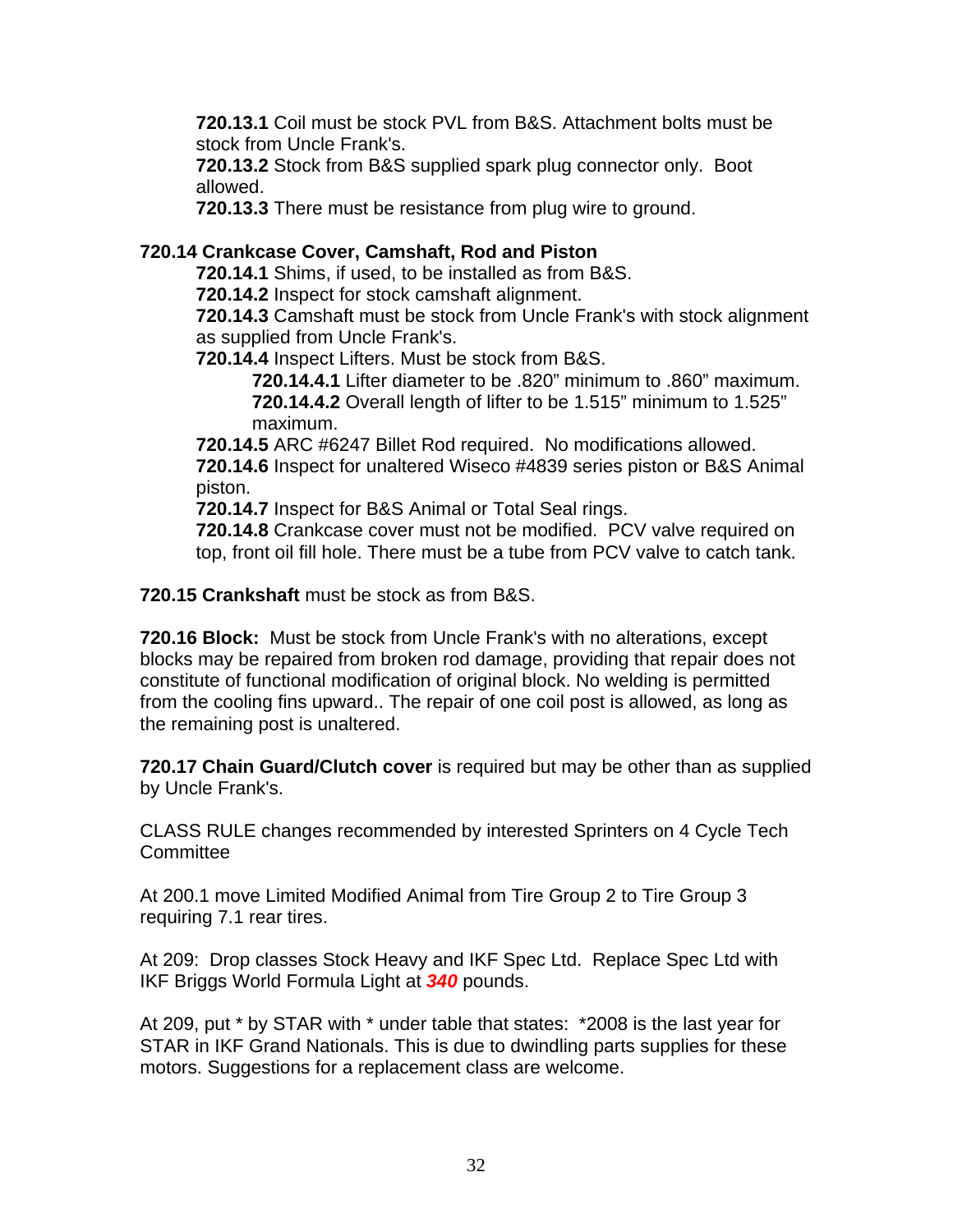Motion by White to accept the committee report / changes; second – Scribner In favor: Hoegerl, Richter, Hilger, Schorn, Scribner, White, Pence, Motley

## )**Passed**

## **Road Race Committee Report** presented by Brown

- 1. Eliminate the word "Shifter" in 308.6.6
- 2. Change 304.3 Remove GasGas 250
- 3. Eliminate 306.9.4 Same as 306.9.3
- 4. Add 306.9.4 (Formula 125) to 306.9.3 (see below)
- 5. Change 306.9.3 headings to **Formula 125, Formula 125, Ltd., and @ Super Stock CR 125**

a.) 306.9.3.5 Engine – specifications for classes listed above section 654/656, ICC and 657.

- 6. New: 311.3.4 **Non Preferred Position**  The fourth group of positions on the starting grid for each class shall consist of entrants without three (3) punches in that competition year.
- 7. Add to: 308.6.6.9
	- a.) DNS (did not score) will be scored behind the starting field.
	- b.) DNG (did not grid) will be scored behind a participant that received a DNS.
	- c.)  $DQ$  will be scored "N+1" (N = total number of entries)
- 8. New 308.6.6.10 Engine tech for first and/or second heat at the discretion of tech inspector. DQ's in second heat for engine related specs will result in a DQ for each heat using that engine.

Motion by White to accept the committee report / changes; second – Motley In favor: Hoegerl, Richter, Hilger, Schorn, Scribner, White, Pence, Motley

## )**Passed**

# **Sprint Committee Report** presented by Richter

SPRINT RULE clarifications suggested by confusion or controversy at Atwater

## 108.5 Disabled karts, Change all to:

**108.5.1** In Sprint, Sprint Shifter, TaG and Road Race Divisions, no driver shall continue on track if they must get out of the kart **for any reason except under a Red Flag or in a designated HOT PIT area**. to restore it to the racing surface or to make a repair.

**108.5.2** In Speedway Division racing, under a full course yellow flag condition, a driver may get help from track personnel in restoring the kart to the racing surface or may exit the kart to restore the kart to the racing surface.

**108.5.3** Any driver unable to continue because of dead engine (karts with onboard electric starting capability excepted), mechanical failure or lack of fuel, must move the kart well off the track into a safe location as soon as safe conditions permit. Do not leave kart adjacent to the track at any time. Await the conclusion of the race before attempting to move the kart back to the pit area.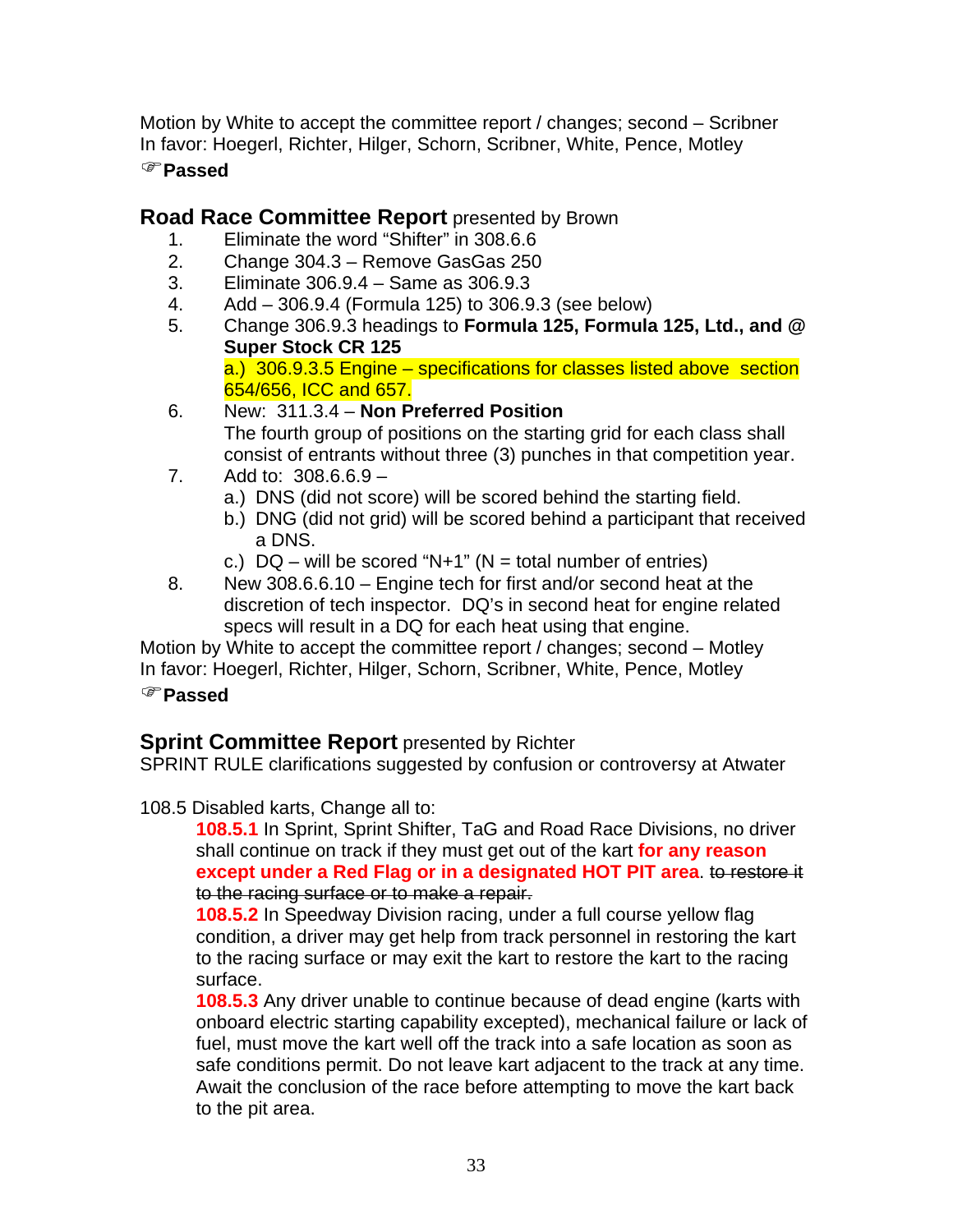210.3 Change all to: Standard Sprint Qualifying Procedures: To be used at Sprint Grand Nationals. **Karts will be equipped with transponders for at least one practice session and the lap times recorded. The qualifying order will be from the fastest kart in practice to the slowest kart in practice. If a kart does not record a time in practice, it will qualify after all the karts that have recorded times. If the ability to use timed practice does not exist, or there is a failure of the timing system in practice,** the order of qualifying shall be determined by a random draw.

210.3.1 Two timed qualifying laps shall be the standard procedure. The fastest lap will be the qualifying time. If there is a tie in qualifying time, the second fastest times will be used to break the tie. If there is still a tie, the draw number will be used to break the tie.

210.3.2 All karts must be ready for qualifying in their proper sequence by the draw. Any kart not ready in its sequence will not be allowed to qualify and will start the first heat, or Prefinal, at the rear.

210.3.3 If any class is rained out while qualifying, the entire class shall re-qualify. 210.3.4 Any kart that is in its proper sequence on the grid but is (A) unable to leave the grid, (B) breaks while on its first lap of qualifying, or (C) does not take a green flag, will be allowed only one lap to qualify at the end of its qualifying class, or at the end of the next qualifying class if it was one of the last karts to qualify. Tires must be within 5° of ambient temperature. Any kart falling under A, B or C, that is rained out of its qualifying lap shall not be cause for the re-qualifying of its class and shall be placed at the rear of the class for the first heat or Prefinal, ahead of karts not in proper sequence for qualifying and any who signed in late. 210.3.5 Karts will be released from the grid at a minimum of 10 second intervals.

210.7.1 Start-up Clock, change all to: As karts enter the track, the start-up clock will commence to run. After 90 seconds there will be no **starts**, pushbacks or restarts allowed from the grid area. The track access will be closed at the end of the start-up clock period or on the display of the green flag and will remain closed until the race is completed.

Motion by White to accept the committee report / changes; second – Scribner In favor: Hoegerl, Richter, Hilger, Scribner, White, Pence, Motley Opposed: Schorn

)**Passed**

## **Director Issues**

Motley reported he has been repeatedly asked to intercede with Region 7 on behalf of driver Timmy Bachman re: incident where DQ was issued because of a leaking can. Motley spoke with tech director at the event; there was no request to impound part and no appeal was filed. Competitor's argument is whether this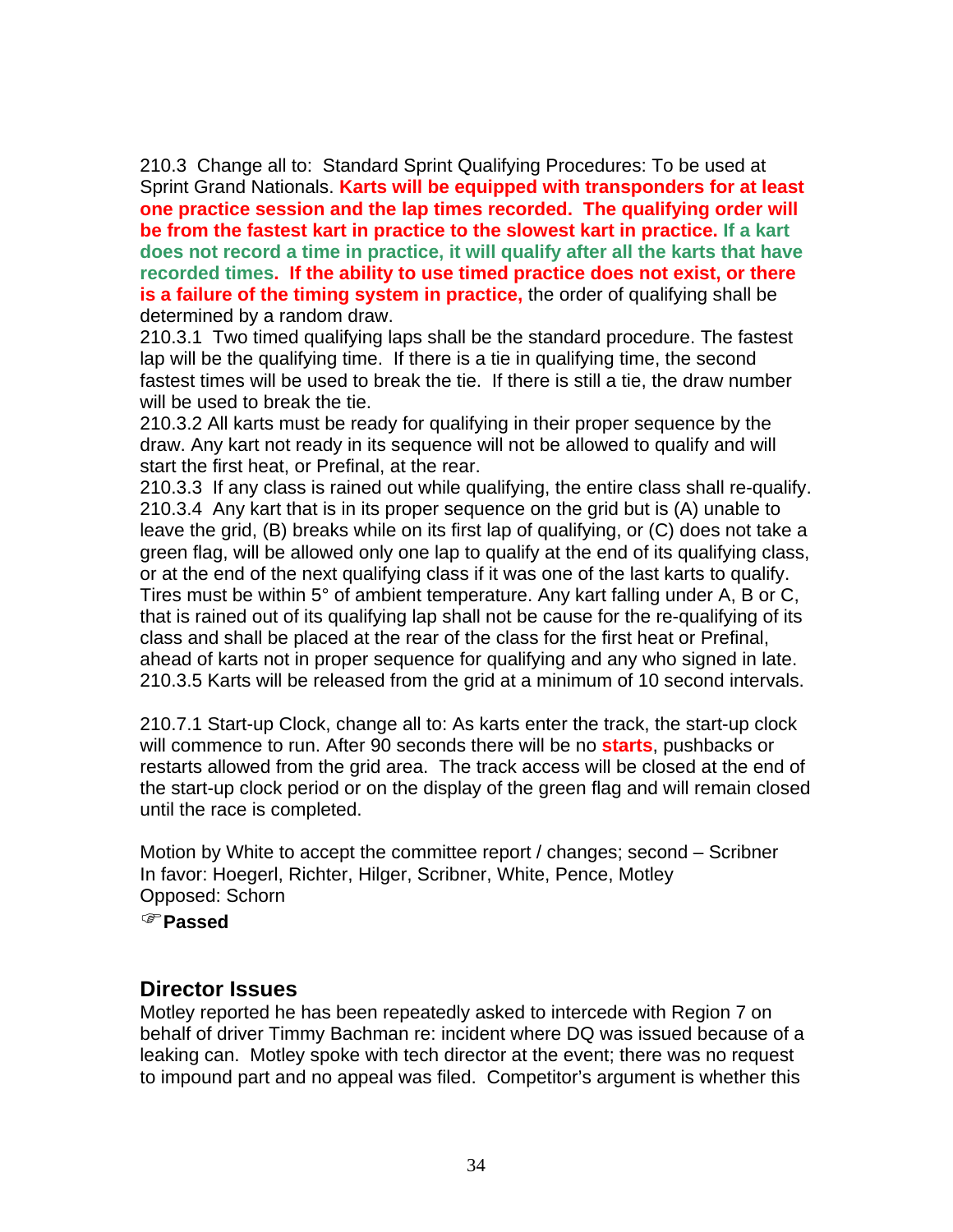is a technical DQ or mechanical DQ; this effects Region points. Competitor was not black flagged from track during the race. Regional decision

Wayne Brown re: Tire testing for : final decision will be delayed for approximately one more week. Wish to do further testing. "We want to investigate this and do the best job we can." Decision will be announced via press release on the IKF website.

## **Scribner**

- 1. Requested input from BOD members re: duties/guidelines for Race Directors
- 2. Requested # of Duffies be put in parathesis beside each Expert's name in future IKF Tech Manuals. This will be a work in progress.
- 3. Requested Appeals / Protest form be updated to include verbiage from Section 508
- 4. Discussion re: need for brochure to show benefits of IKF membership; need brochure for upcoming show in Florida
- 5. Has done testing with CIK plastic rear bumper. Will have recommendation in the future.

## **Richter**

Motion by Richter to sell a \$20 1-Day IKF membership to non-members who wish to participate in an IKF event. The one-day member may convert their membership to a full membership before the end of the event; in this case, they would receive the punch earned for the event. A one day membership is not valid for a Grand National event. Strike the last sentence of 104 re: one day membership; amend in 800 section as required.

Clarification:

- 1. track selling one-day membership will not receive the \$7 incentive
- 2. Junior drivers: no Family membership. Each participant must pay a \$20 fee.

Second – Scribner

In favor: Richter, Motley, Scribner, White, Pence, Schorn Opposed: Hoegerl, Hilger,

)**Passed**

# **Membership Issues**

**Mr. Steve Craig** re: CR80 Cadet Shifter Class; this class is still included in the Regional program

Motion, as a result of the altercation at Spokane on September 2, Bill Oakley can not attend IKF insured races for 1 year. Derreck Bittle will receive a 6 month probation letter. Tim Moss will receive a warning letter. Chris Oakley will receive a 6 month probation letter.

In favor: Richter, Motley, Scribner, White, Pence, Hoegerl, Hilger Abstain: Schorn